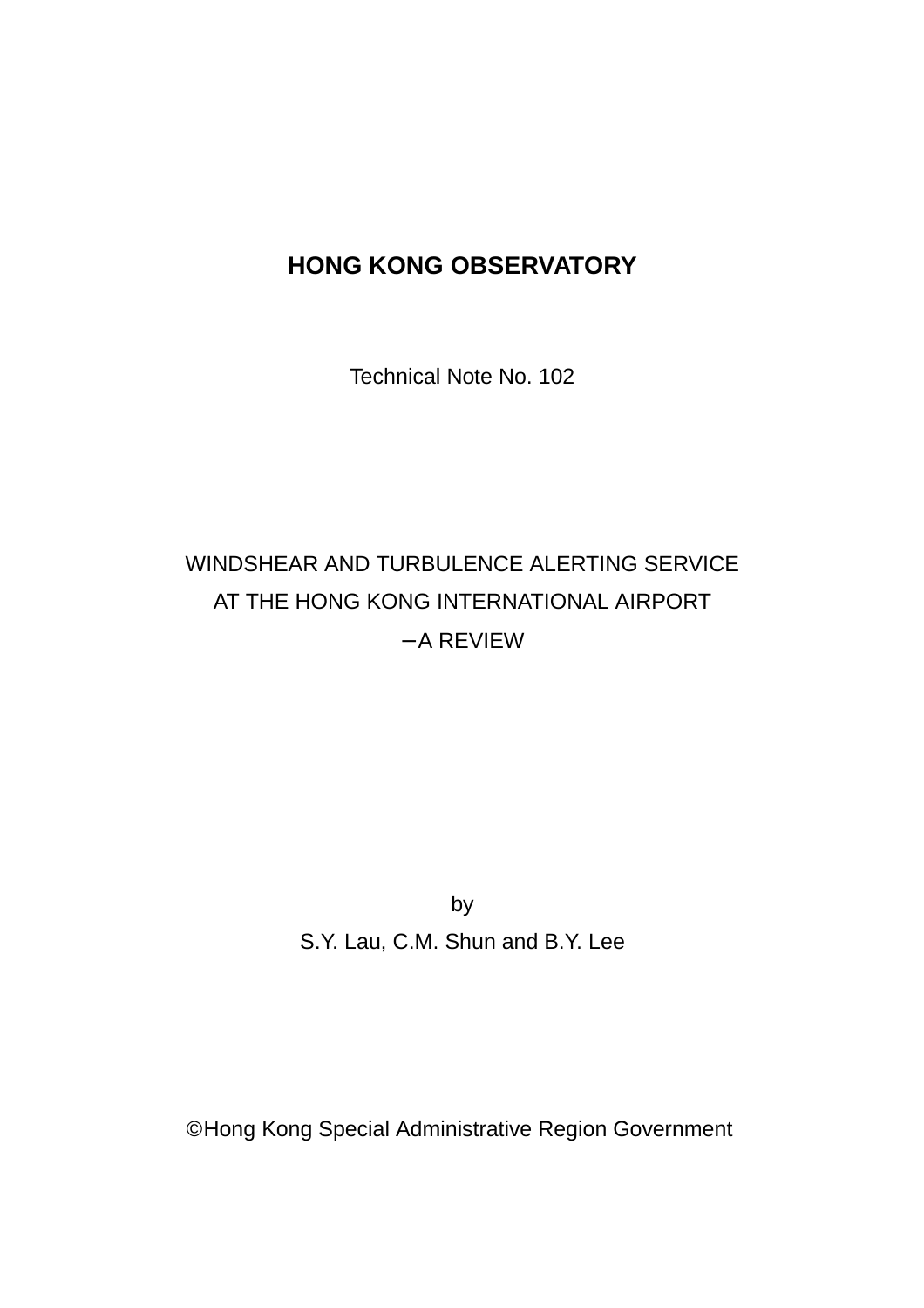Published March 2002

Prepared by

Hong Kong Observatory 134A Nathan Road Kowloon Hong Kong

This publication is prepared and disseminated in the interest of promoting information exchange. The findings, conclusions and views contained herein are those of the authors and not necessarily those of the Hong Kong Observatory or the Government of the Hong Kong Special Administrative Region.

The Government of the Hong Kong Special Administrative Region (including its servants and agents) makes no warranty, statement or representation, express or implied, with respect to the accuracy, completeness, or usefulness of the information contained herein, and in so far as permitted by law, shall not have any legal liability or responsibility (including liability for negligence) for any loss, damage, or injury (including death) which may result, whether directly or indirectly, from the supply or use of such information.

Mention of product of manufacturer does not necessarily constitute or imply endorsement or recommendation.

Permission to reproduce any part of this publication should be obtained through the Hong Kong Observatory.

551.557.4:551.551(512.317)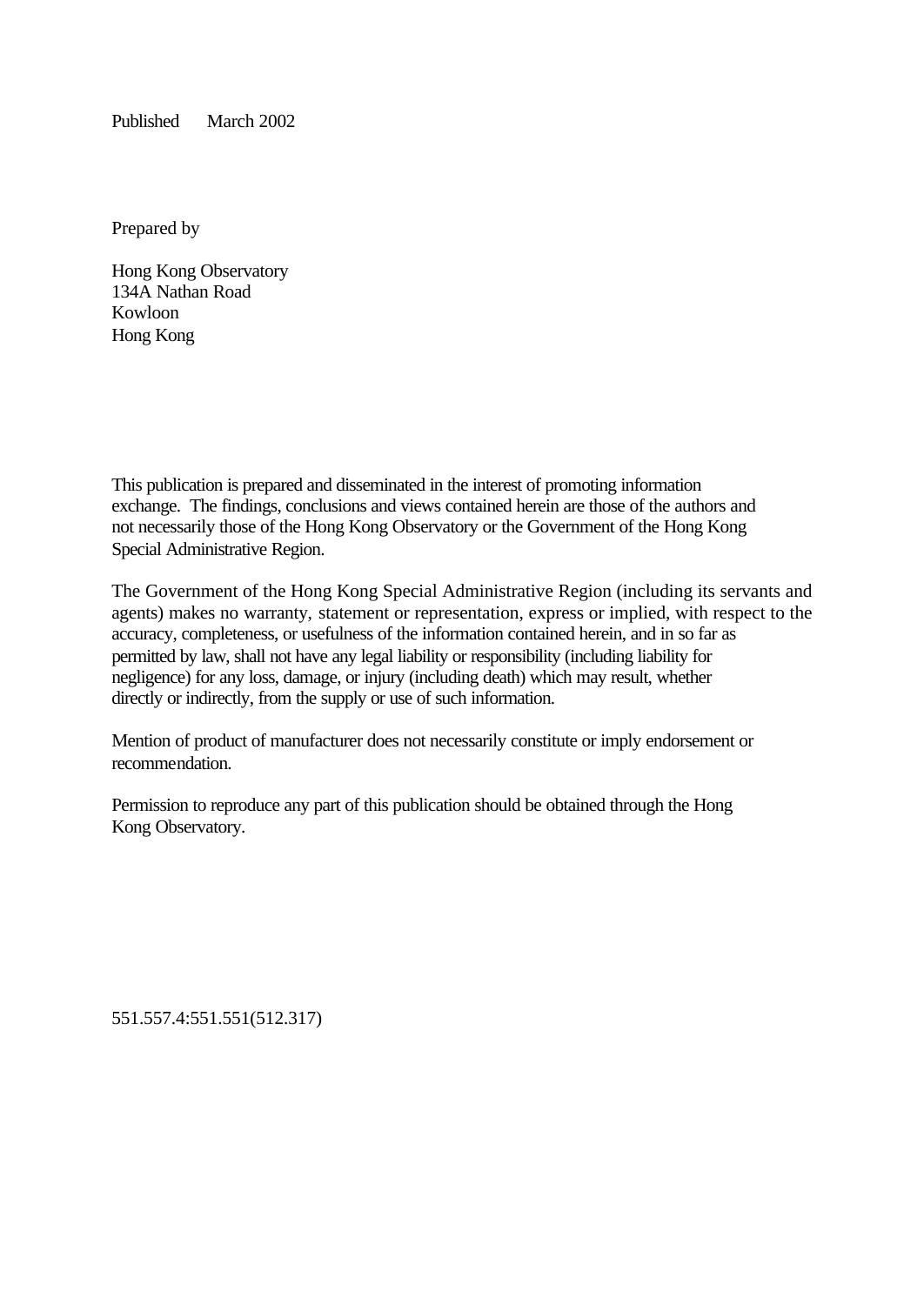## **CONTENTS**

|                   |                                                                                                       | Page           |
|-------------------|-------------------------------------------------------------------------------------------------------|----------------|
| <b>Abstract</b>   |                                                                                                       |                |
| <b>Figures</b>    |                                                                                                       |                |
| 1.                | <b>Introduction</b>                                                                                   | 1              |
| 2.                | <b>Background</b>                                                                                     | $\overline{2}$ |
| 3.                | Conduct of performance review of the windshear and<br>turbulence alerting service                     | 3              |
| 4.                | Findings of the review                                                                                | $\overline{4}$ |
| 5 <sub>1</sub>    | Common weather patterns for windshear and turbulence at the<br><b>Hong Kong International Airport</b> | 6              |
| 6.                | Improvement work and achievements                                                                     | 9              |
| 7.                | Conclusion                                                                                            | 12             |
| Acknowledgement   |                                                                                                       |                |
| <b>References</b> |                                                                                                       |                |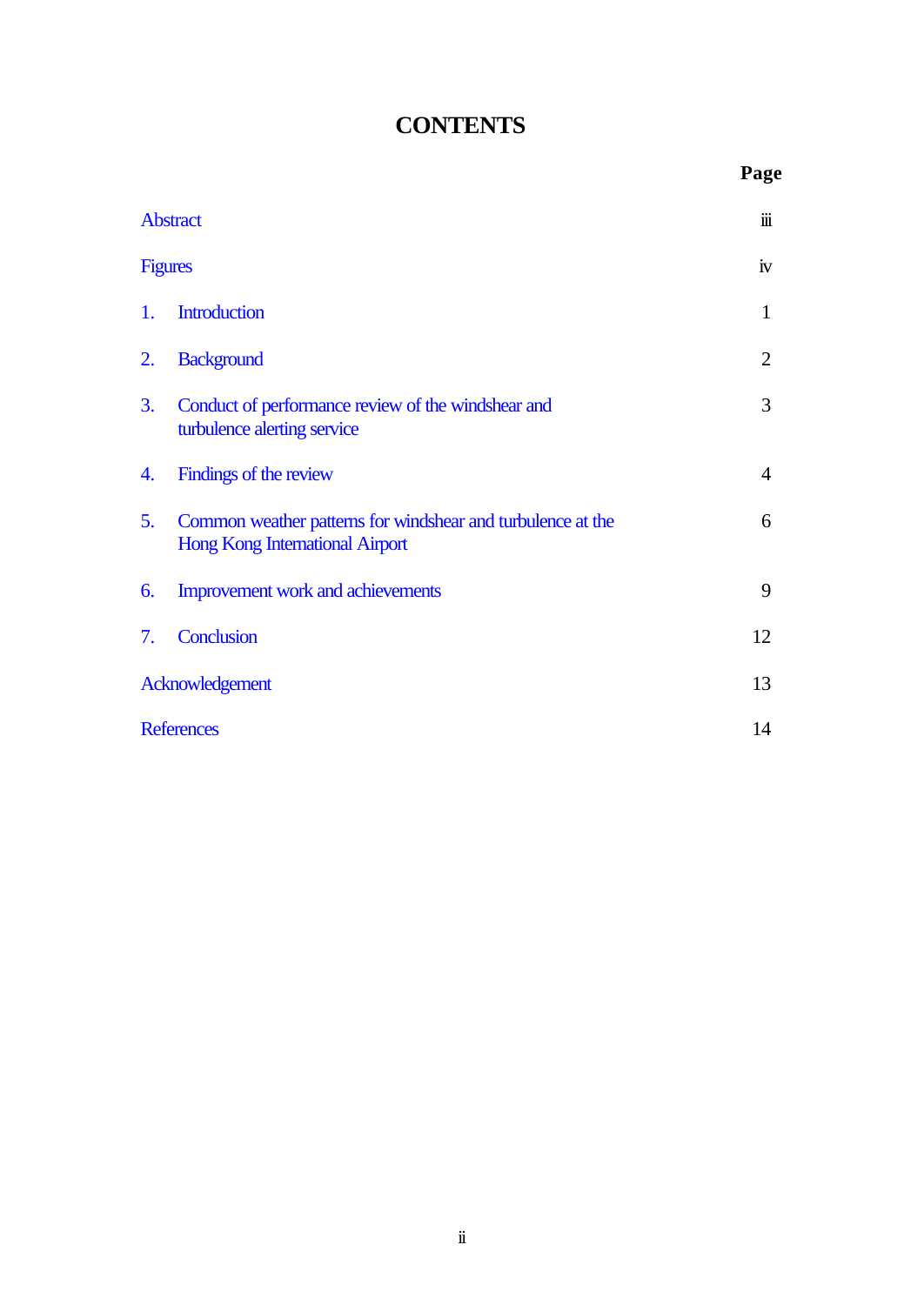#### **Abstract**

<span id="page-3-0"></span>The Hong Kong Observatory (HKO) has been operating a windshear and turbulence alerting service at the Hong Kong International Airport (HKIA) since its opening in 1998. A review was conducted to look at the performance of the windshear and turbulence alerting service and to identify ways to further improve the service.

The review was based on studies of reports of windshear and turbulence made by pilots since airport opening and on the findings made by two international meteorological experts on windshear and turbulence. The windshear and turbulence reports include those obtained in the two rounds of intensive windshear reporting exercises conducted in 2000, with the active participation of pilots, airline operators and air traffic controllers.

The international experts concluded that the existing windshear and turbulence alerting facilities were a good system and provided a solid platform for now and to build on for the future. While the windshear and turbulence alerting service could be further improved, they considered that the alerting facilities were operationally state-of-the-art. Based on the experts' recommendations and results of detailed studies conducted by HKO, a number of improvement measures were introduced and implemented. By the end of 2001, the results of the improved measures of windshear and turbulence alerting were encouraging. HKO is proceeding with other measures to further improve the service.

#### 摘要

香港天文台自一九九八年機場啓用以來為香港國際機場提供風切變和湍 流預警服務。天文台探討了風切變及湍流預警服務的表現,並尋求淮一步提升 服務水平。

這次探討是依據自機場啓用以來機師提供的風切變和湍流報告,以及兩 位國際風切變及湍流專家的研究結果而進行的。有關風切變和湍流報告是包括 二零零零年進行的兩次加密風切變及湍流報告活動所得的報告。飛機師、航空 公司及航空交通控制㆟員均積極參與該兩次活動。

國際專家總結出,現行用以提供風切變和湍流預警服務的設施不但是一 個良好的系統,亦為日後建立改善措施提供了根基扎實的平台。雖然風切變和 湍流預警服務尚有可改進之處,他們認為設施已達世界先進水平。就專家所提 出的建議及天文台的詳細研究結果,天文台至今已引進了多項改善措施,並予 以實行。截至二零零一年年底為止,經改良的風切變及湍流預警技巧取得了令 人鼓舞的成績。天文台現正進行其他的改善措施,以求進一步提升服務水準。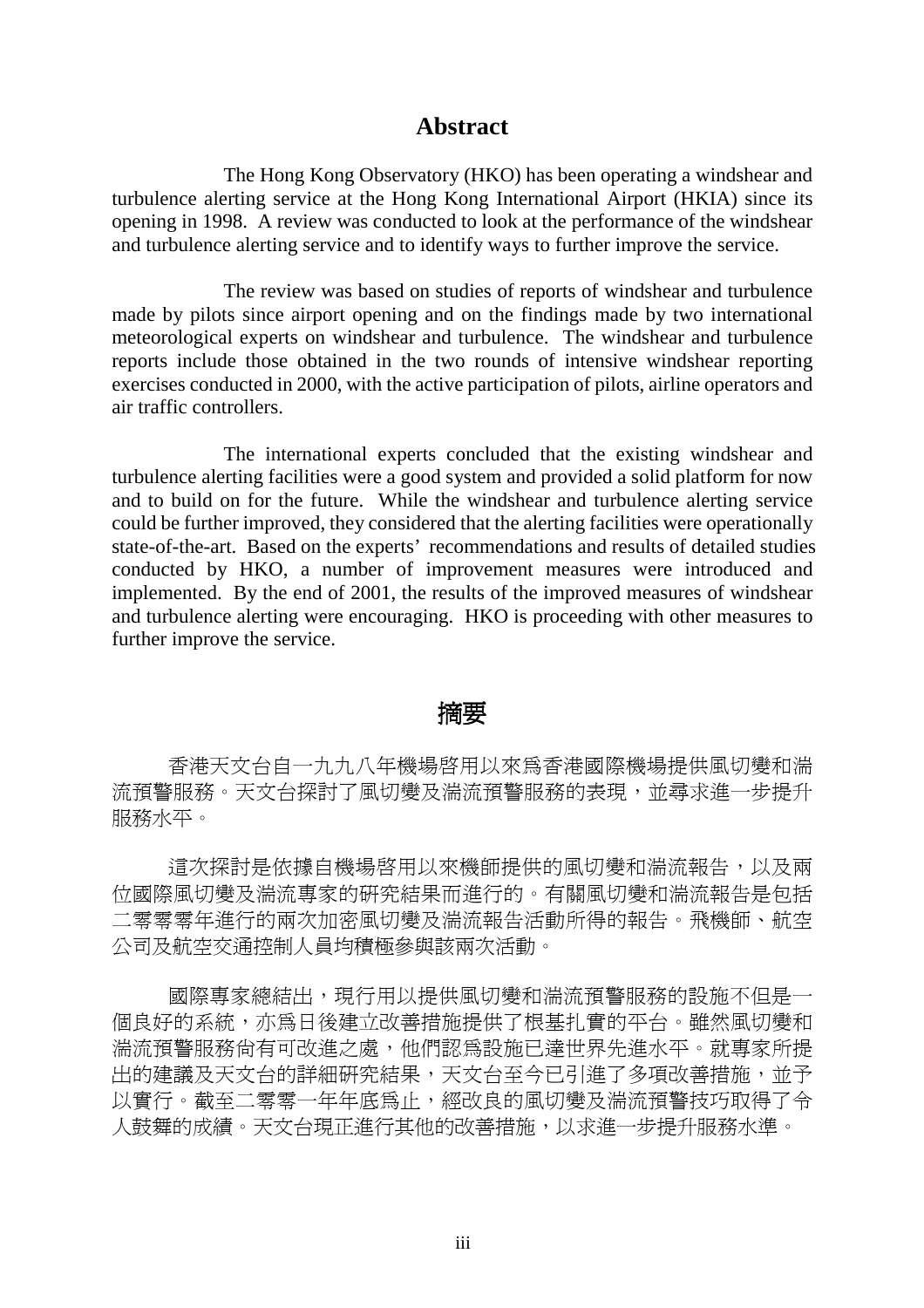# **Figures**

<span id="page-4-0"></span>

|    |                                                                                                                      | Page |
|----|----------------------------------------------------------------------------------------------------------------------|------|
| 1. | Location of weather sensors in support of the windshear and<br>turbulence alerting service.                          | 15   |
| 2. | Radar picture of radial winds at 0.6° elevation angle at 02:56 H on<br>8 June 1999.                                  | 15   |
| 3. | Disturbed wind flow in the wake of hills, as simulated by a computer<br>model.                                       | 16   |
| 4. | Effect of a gust front on an approaching aircraft.                                                                   | 16   |
| 5. | Effect of a microburst on an approaching aircraft.                                                                   | 17   |
| 6. | Radar picture of radial winds at 0.6° elevation angle at 15:37 H on<br>3 September 1999.                             | 17   |
| 7. | Effect of a sea breeze on an approaching aircraft.                                                                   | 18   |
| 8. | Effect of a low-level jet on a departing aircraft.                                                                   | 18   |
| 9. | Schematic decision flow chart for windshear alerting in spring when<br>winds are blowing across the hills on Lantau. | 19   |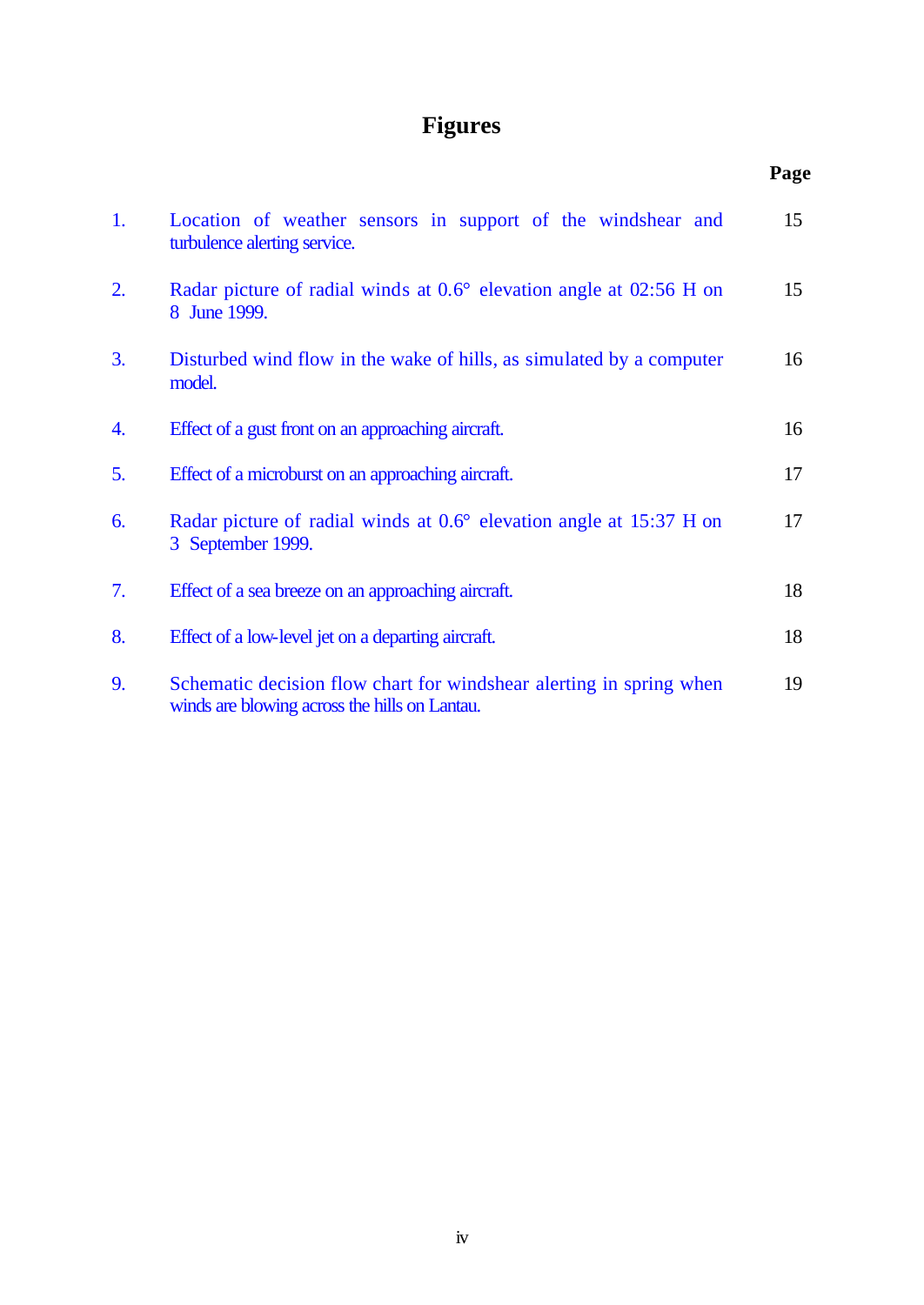## **1. Introduction**

- <span id="page-5-0"></span>1.1 Windshear refers to a change in the headwind or tailwind sustained for more than a few seconds, resulting in changes in the lift to an aircraft. A decreased lift will cause the aircraft to go below the intended flight path. In the presence of significant windshear, a pilot has to take corrective action to ensure safety. Turbulence is caused by rapid irregular motion of air. It brings about bumps or jolts. In severe cases, the aircraft might go momentarily out of control.
- 1.2 Most windshear and turbulence conditions cause no threat to aircraft in flight. However, when they occur close to the ground they may affect aircraft during landing and take-off.
- 1.3 Windshear and turbulence typically occur in weather conditions such as thunderstorm, tropical cyclone, cold and warm fronts, and jet (narrow band of strong wind). Near ground, sea breeze, strong monsoon wind, and winds blowing across hills can also cause windshear and turbulence.
- 1.4 For Hong Kong, over the three and a half years since the opening of the Hong Kong International Airport (HKIA) at Chek Lap Kok (CLK) (July 1998 to December 2001), 0.14% of all flights in and out of the airport reported significant windshear. Over the same time period, 0.04% of all flights reported significant turbulence. A majority of these events were reported in the spring months of March and April, mostly caused by winds blowing across the hills over Lantau Island (i.e. terrain-induced). See Figure 1 for the location of HKIA relative to the mountainous Lantau Island.
- 1.5 ICAO requires the designated meteorological authority to issue windshear alerts on reported or expected existence of windshear which could adversely affect aircraft during landing and take-off. In compliance with the ICAO requirement, the Hong Kong Observatory (HKO) as the designated meteorological authority in Hong Kong provides a windshear and turbulence alerting service for aircraft using HKIA. To run this service, HKO operates a number of wind sensors in and around the airport and a Terminal Doppler Weather Radar (TDWR) at Tai Lam Chung. The locations of the various meteorological facilities are shown in Figure 1.
- 1.6 HKO regularly monitors the performance of its windshear and turbulence alerting service. This report:
	- (a) presents the performance of the existing alerting service; and
	- (b) identifies areas for further improvement and reports the progress so far.

The opportunity is also taken to provide an account of common weather patterns for windshear and turbulence at the HKIA.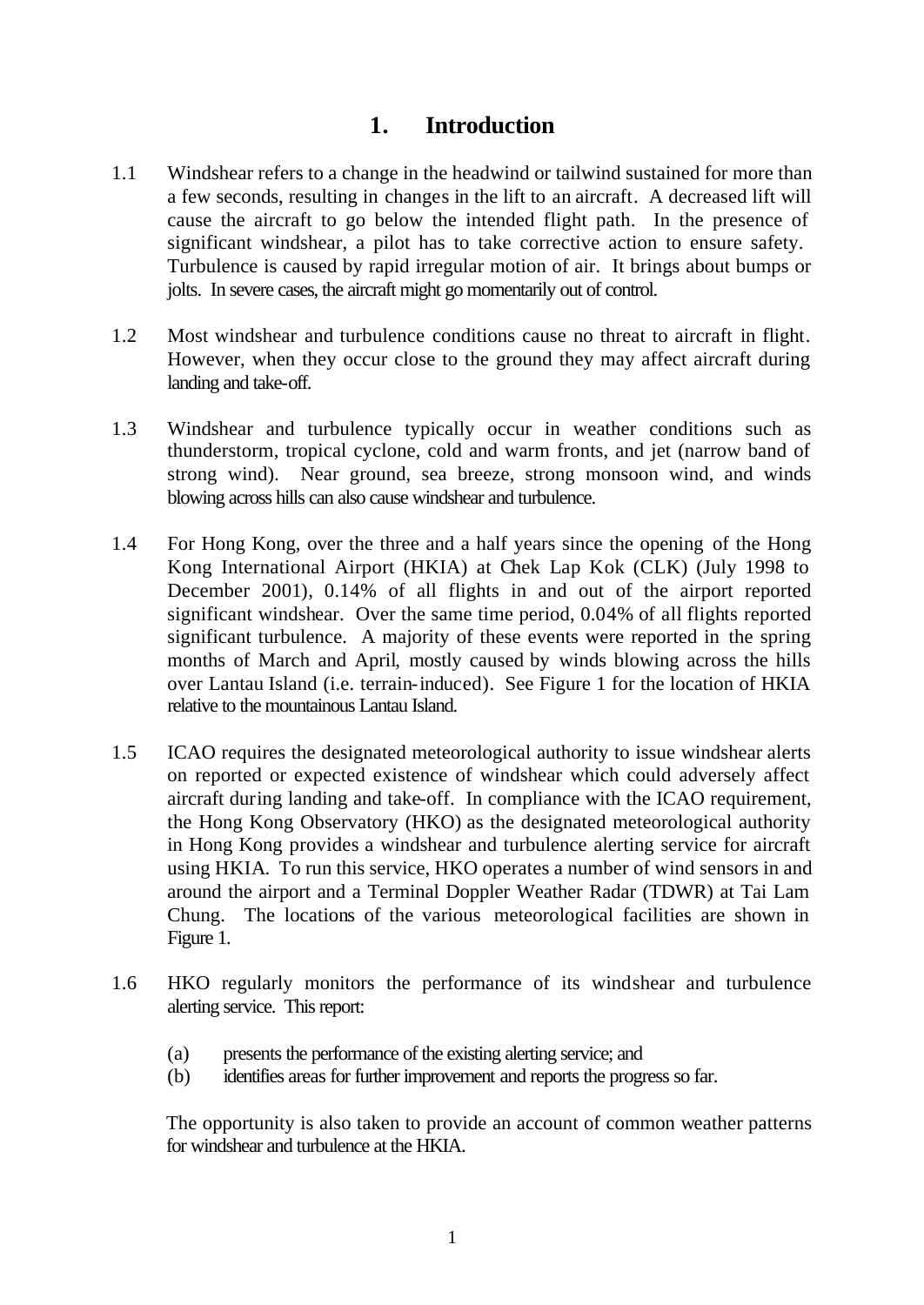## **2. Background**

- <span id="page-6-0"></span>2.1 The study of windshear at Chek Lap Kok (CLK) dates back to 1979. The studies conducted by HKO, then the Royal Observatory, included physical modelling studies using water tank and wind tunnel, as well as investigation flights by the Royal Hong Kong Auxiliary Air Force (now the Government Flying Service).
- 2.2 The results of the studies were assessed by the UK Civil Aviation Authority, closely advised by the UK Meteorological Office and the Royal Aircraft Establishment UK in the early 1980s. Such work was reviewed and, in part repeated, in the late 1980s by overseas consultants in their study of site selection of a new airport. Among other findings, the above studies concluded that the windshear and turbulence levels at CLK and the old Kai Tak airport were similar.
- 2.3 The consultants recommended in the early 1990s that for the proposed new airport at CLK, windshear associated with thunderstorms should be monitored by a Terminal Doppler Weather Radar (TDWR), a proven tool for monitoring microbursts (Fujita, 1978) and windshear under rainy conditions. The consultants further recommended that a system be developed to alert pilots to terrain-induced windshear.
- 2.4 Both of these recommendations were implemented in time for the opening of the new airport in 1998. The TDWR was installed at Tai Lam Chung strategically overlooking CLK and the surrounding areas (see Figure 1), and a computerized system for alerting terrain-induced windshear was developed by Weather Information Technologies Inc., the commercial arm of the U.S. National Center for Atmospheric Research (NCAR). The windshear and turbulence alerts thus generated are relayed by Air Traffic Control (ATC) to aircraft using HKIA.
- 2.5 As the system for detecting terrain-induced windshear was developed before airport opening, the HKO was mindful of the need to verify its performance and enhance it with the benefit of windshear information offered by commercial flights using HKIA. Shortly after airport opening, the algorithms for alerting windshear and turbulence were improved in the light of occasional reports received from pilots.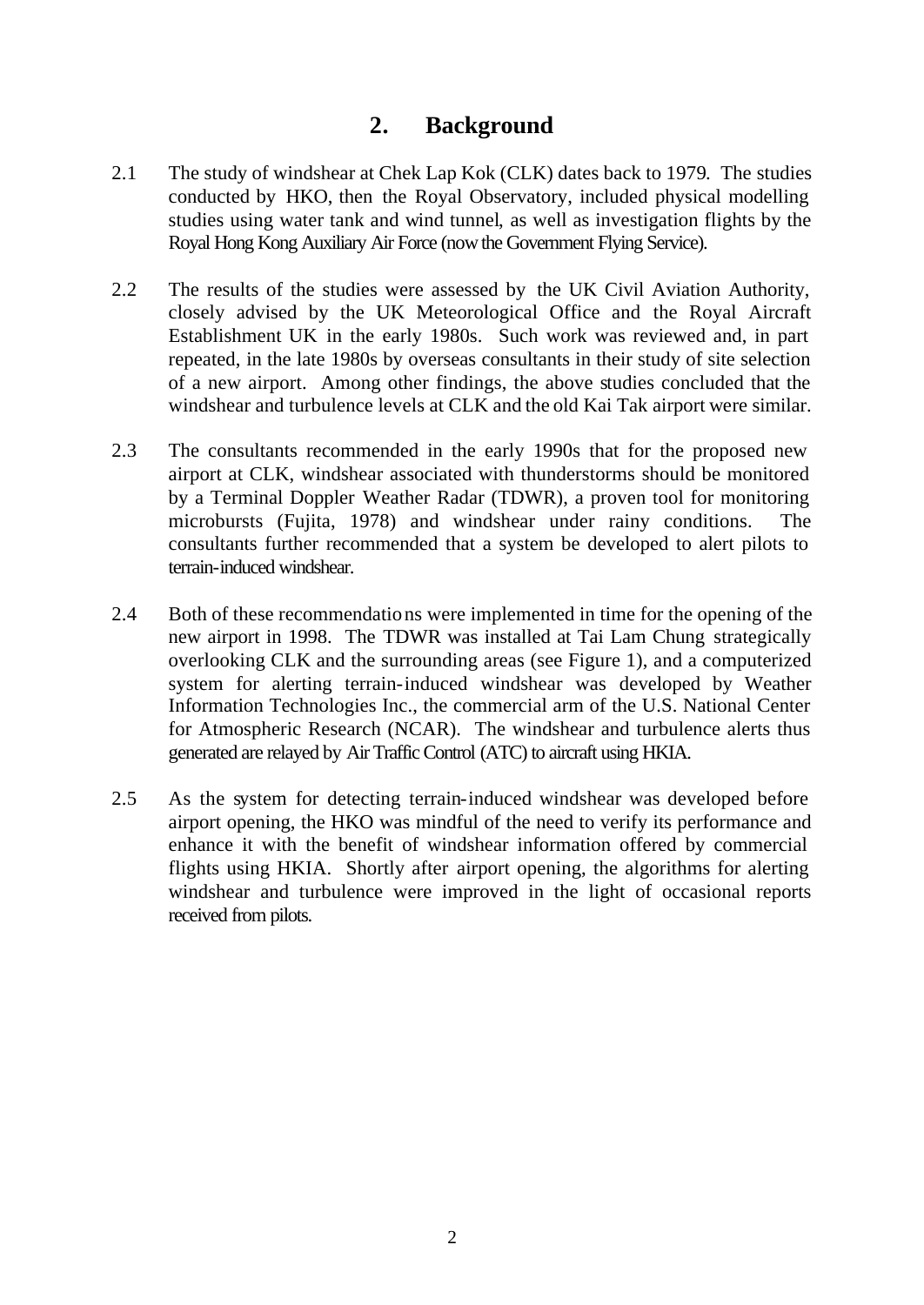## <span id="page-7-0"></span>**3. Conduct of performance review of the windshear and turbulence alerting service**

- 3.1 In order to conduct an objective review of performance of the windshear and turbulence alerting service, a record of the presence or absence of windshear and turbulence as experienced by aircraft landing at or taking off from HKIA is required. According to international practice, a pilot reports windshear and turbulence when they are encountered and when in his/her opinion they may affect other aircraft. As such, windshear and turbulence encountered may at times go unreported, especially when windshear and turbulence alerts are already in effect. From airport opening (July 1998) to February 2000, a total of 552 pilot reports were received, representing a mere 0.2% of the total number of landings and take-offs at HKIA. This creates some difficulties in verifying the performance of the windshear and turbulence alerting service.
- 3.2 To improve the situation, the HKO has over the past years repeatedly appealed to pilots to make reports whenever they encounter windshear or turbulence. A windshear reporting form was developed jointly with the aviation community and the Civil Aviation Department (CAD) in 1998. The form has subsequently been simplified in 2000 to make the pilot's task easier. In addition, ATC also assists in passing pilots' verbal reports of windshear and turbulence to HKO.
- 3.3 To obtain a fuller picture of the windshear situation at HKIA, the HKO launched two intensive reporting exercises — during  $1 - 31$  March 2000 and 14 August – 17 September 2000 respectively. These were conducted with active participation by airline operators, pilots and ATC. The time periods were chosen to coincide with: (a) the spring season when terrain-induced windshear is believed to be most frequent; and (b) the rain and typhoon season when thunderstorms and high winds often occur. During the exercises, pilots were requested to file a report irrespective of whether they had encountered windshear or not. This enabled a comprehensive review of the performance of HKO's windshear alerting service. Altogether, HKO received nearly 10,000 reports from pilots, representing one-third of all flights during the two intensive reporting exercises.
- 3.4 Furthermore, two international meteorological experts, one from New Zealand and the other one from the United States of America, were specially appointed by the HKO in July 2000 to provide independent advice in respect of the performance of the existing windshear and turbulence alerting facilities and service for the HKIA and future development strategy. The work included a review of the scientific studies of windshear at CLK conducted from 1979 to 1997. This was followed by a visit to Hong Kong from 27 July to 7 August 2000 to review the facilities, a meeting with representatives from airlines and CAD, as well as a review of notable windshear events reported since airport opening.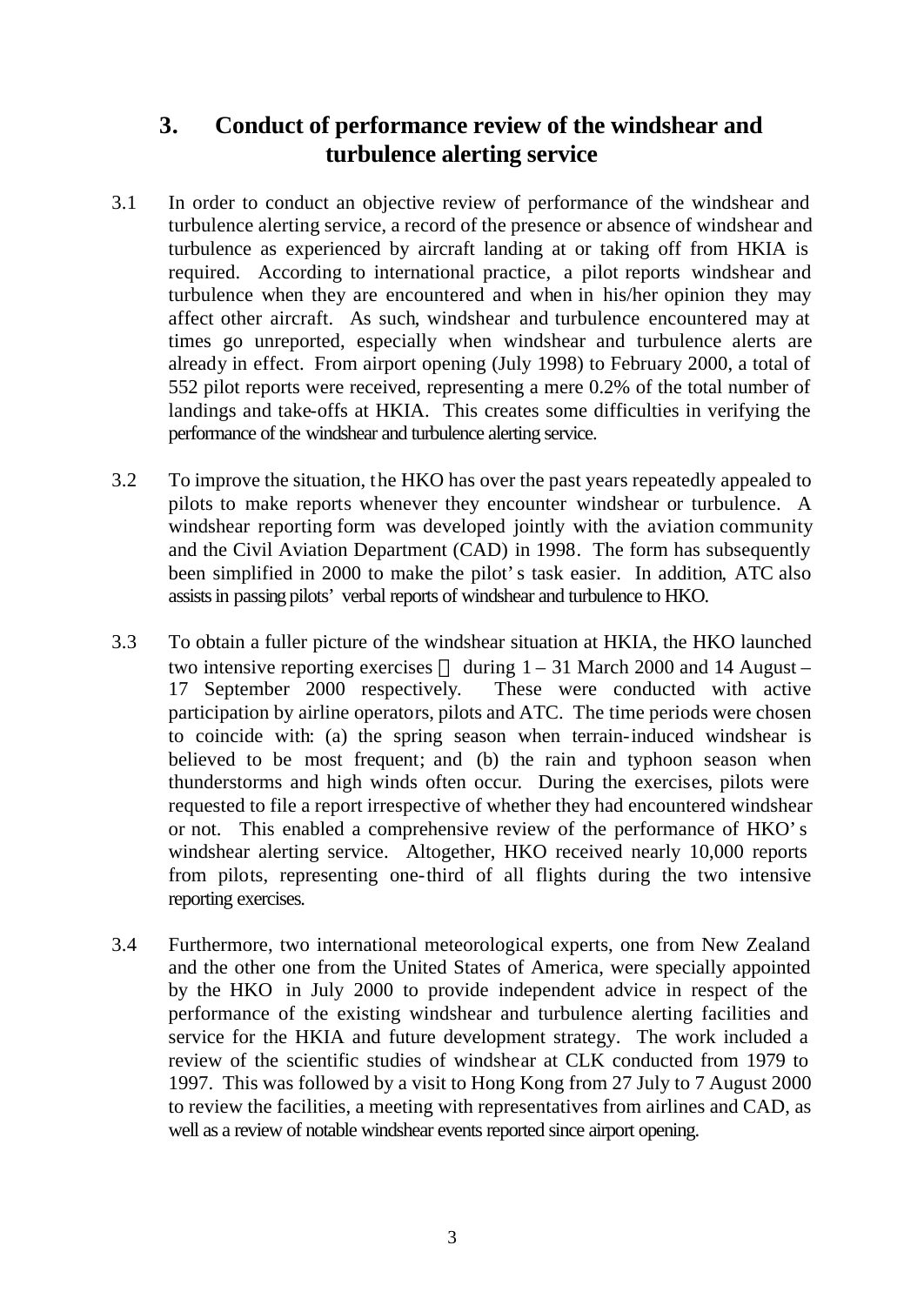## **4. Findings of the review**

- <span id="page-8-0"></span>4.1 Of the nearly 10,000 reports received from pilots during the intensive reporting exercises in 2000, there were about 350 reports of windshear (i.e. 15 knots or more) inside the alerting area covered by HKO's windshear and turbulence alerting service. Of these, slightly over 300 reports were received during the first exercise  $(1 - 31$  March 2000), six times that of the second exercise (14 August – 17 September 2000). This is largely consistent with the pattern observed in 1999, i.e. a majority of windshear events at HKIA occur in springtime.
- 4.2 Immediately after the intensive reporting exercises, HKO evaluated the performance of its windshear alerting service against reports received from pilots during the exercises. A windshear alert is considered to be accurate if an alert had been issued when windshear was encountered or if an alert had not been issued when no windshear was encountered. The service was found to be accurate about 85% of the time. HKO's windshear alerts were capable of alerting about 50% of all windshear events (15 knots or more) reported by pilots. It was also found that the TDWR by virtue of its design was generally satisfactory in detecting windshear under rainy weather, and that a majority of pilot windshear reports not covered by HKO's windshear alerts were associated with non-rainy weather.
- 4.3 The difficulties in accurately alerting windshear and turbulence, which are transient and sporadic in nature (especially when they are induced by terrain), are amply illustrated by reports made by pilots on 17 March 2000, when strong winds blew across Lantau from the south. Around midday that day, reports received from pilots making consecutive landings over a half-hour period show that half of the aircraft reported encounter of windshear while the other half did not. In particular, the pilot of one aircraft reported a 15-knot windshear loss (i.e. decrease in lift), followed within a time interval of two minutes by another reporting a 25-29 knot gain (i.e. increase in lift). [Note: windshear of 15 knots or above is commonly regarded as 'significant'; windshear of 30 knots or more is 'severe'.] Amazingly, the pilot of an ensuing aircraft two minutes later reported no windshear at all, and this was followed by yet another report of 15-knot gain. Because of the transient and sporadic nature of windshear, this example is also illustrative of some pilots' perception of false alarm by the windshear alerting service (because they did not experience windshear), even when windshear is indeed occurring.
- 4.4 During the two reporting exercises, there were about half as many reports of turbulence as that of windshear. Overall, the HKO's turbulence alerts were accurate over 90% of the time. [Note: a turbulence alert is considered to be accurate if an alert had been issued when turbulence was encountered or if an alert had not been issued when no turbulence was encountered.]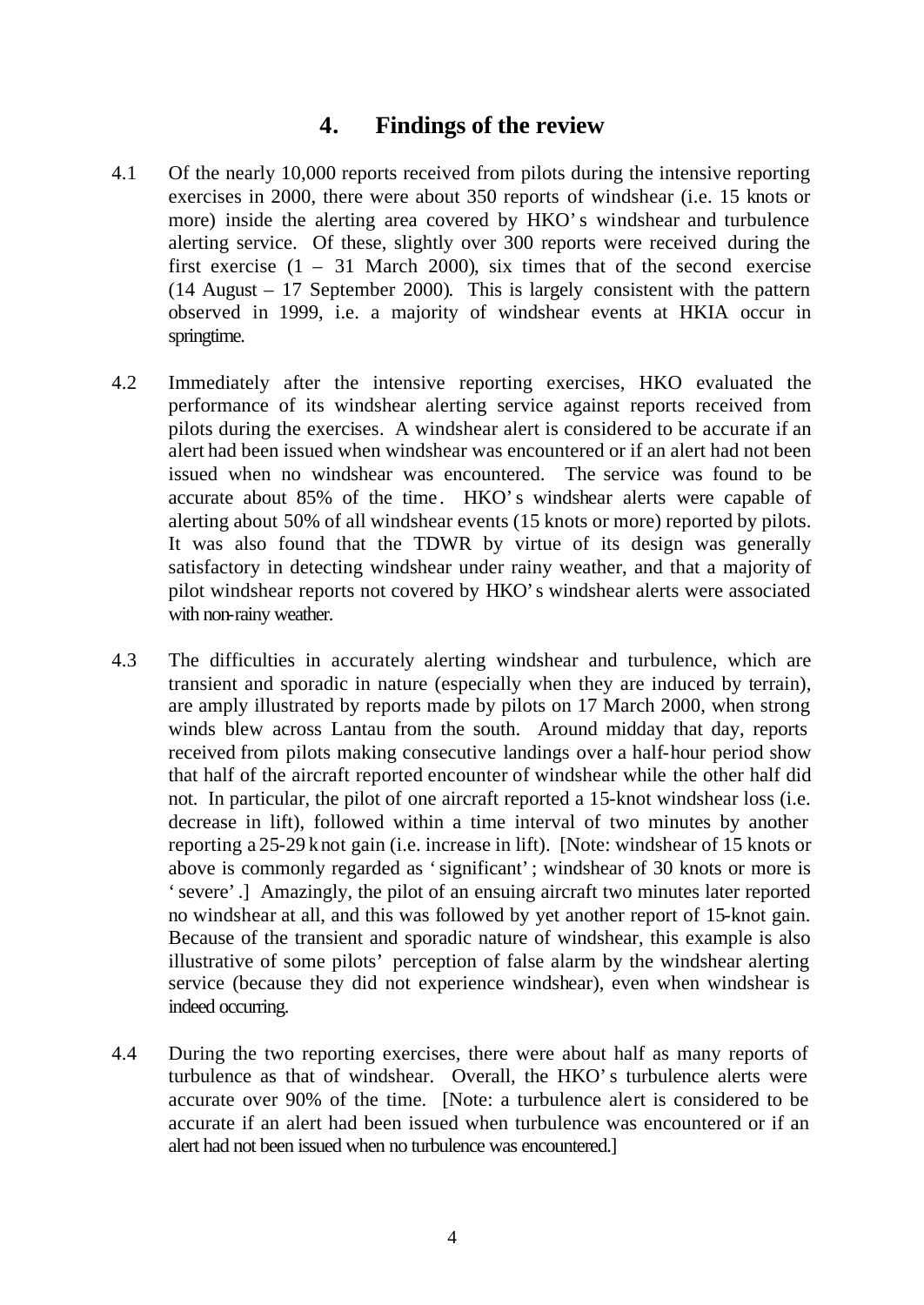- 4.5 After detailed studies, the experts concluded that the windshear and turbulence alerting facilities at HKIA were a good system and provided a solid platform for now and to build on for the future, and HKO's work had usefully supplemented them. Although HKO's windshear and turbulence alerting service to users could be improved, it was their belief that the facilities at HKIA were as good as any operational system in the world. They strongly supported the efforts to improve the alerting service that HKO had undertaken and planned to undertake.
- 4.6 The experts further made a number of recommendations, ranging from short, medium to long-term depending on the extent of work involved. Their recommendations are, in essence, as follows: -
	- (a) to enhance communication with users operationally;
	- (b) to provide more information to users for better understanding of the windshear and turbulence phenomena;
	- (c) to add wind sensors in and around HKIA and Lantau;
	- (d) to implement automatic transmission of onboard weather observations from aircraft to ground and of various weather products from ground to aircraft;
	- (e) to continue and extend work on improving weather monitoring under non-rainy conditions; and
	- (f) to further improve the windshear alerting techniques.
- 4.7 HKO immediately acted on the above recommendations. The work done and improvements achieved are covered in Section 6.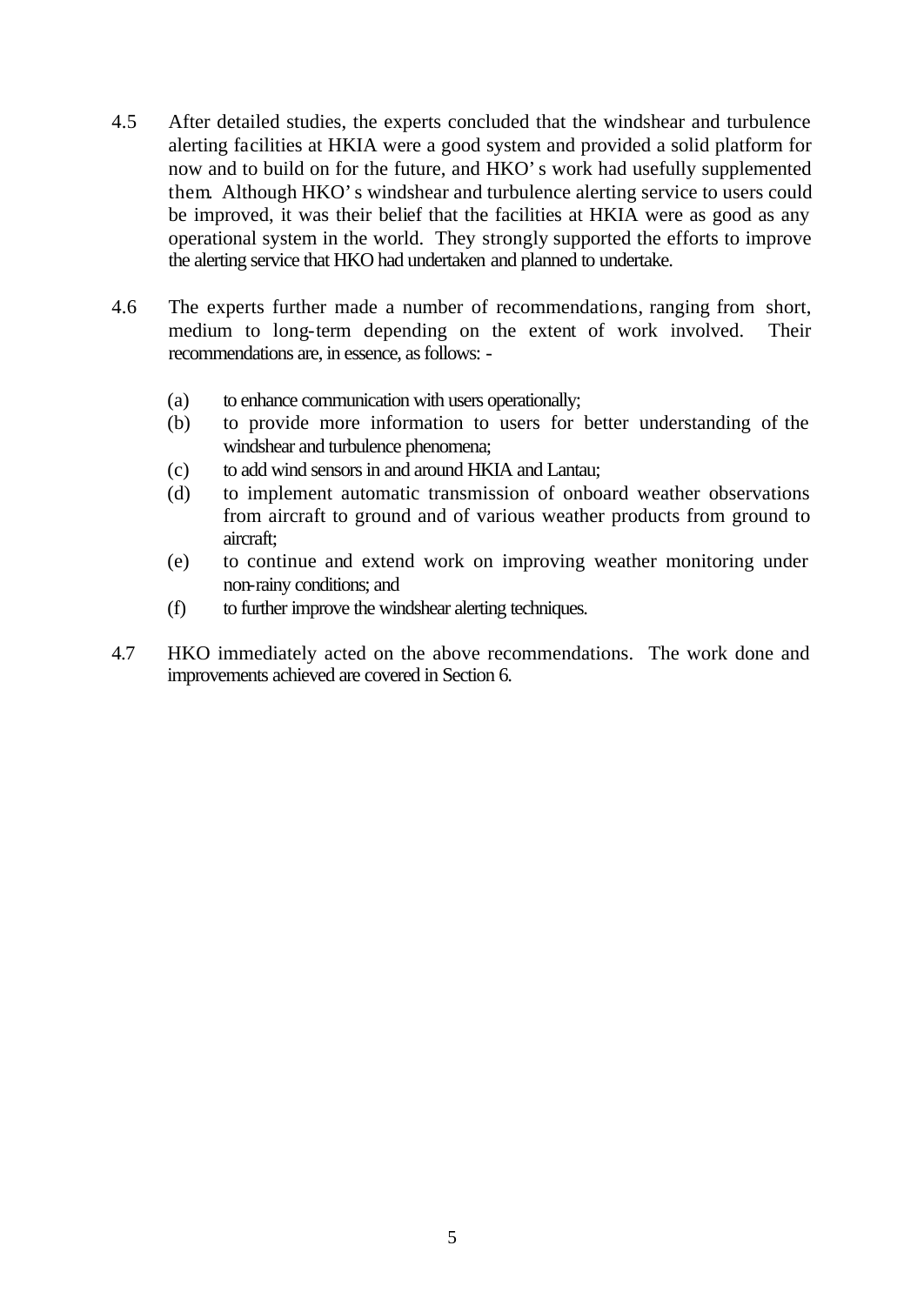## <span id="page-10-0"></span>**5. Common weather patterns for windshear and turbulence at the Hong Kong International Airport**

5.1 Since airport opening in 1998, HKO conducted detailed studies of windshear and turbulence reports made by pilots, including those in the intensive windshear reporting exercises in 2000. The studies indicate that by far the most common windshear and turbulence events at the airport are related to winds blowing across hills (i.e. terrain-induced), including strong winds associated with the passage of tropical cyclone. For the other reports, most of them are associated with thunderstorm and sea breeze. Though relatively infrequent, there have also been windshear and turbulence events associated with jet in the lower atmosphere. A brief account of these weather patterns is given in the following.

#### **Wind blowing across hills**

- 5.2 As HKIA is located to the north of the mountainous Lantau Island, when winds from the east, southeast, south and southwest blows across the hills on the island, the wind pattern on the other side of the hills may become disturbed, causing localized windshear and turbulence near the airport. When winds come from the northwest through northeast sectors, Castle Peak to the north of HKIA can also cause windshear near HKIA, though much less frequently.
- 5.3 The Terminal Doppler Weather Radar (TDWR) monitors the wind pattern over the airport by measuring winds in the radial direction, i.e. along the direction of the radar beam. A windshear case associated with Typhoon Maggie on 8 June 1999 is illustrated in Figure 2, which is a snapshot taken at 02:56 H (local time) of the radial winds on an inclined plane at 0.6° elevation angle from the radar site. At that moment, Maggie was departing from Hong Kong and some 140 kilometres to its west. Automatic weather stations on Lantau Island reported strong southerly wind over the hills. On the lee side of the hills, there were a number of streaks of high wind (indicated by blue arrows in Figure 2), with velocities of around 20  $\text{ms}^{-1}$  (39 knots) and maximum reaching 24-26 ms<sup>-1</sup> (47-51 knots). In between the high-speed streaks were low-speed streaks (indicated by the green arrows in Figure 2) with velocities of just a few metres per second. The large difference in winds across these adjacent high-speed and low-speed streaks resulted in significant windshear and turbulence over the airport. Quite a number of aircraft reported having encountered windshear and turbulence on that occasion. A detailed account of TDWR observations of the wind pattern over the airport during the passage of tropical cyclones is reported in Shun and Lau (2000). Another terrain-induced windshear case typical in springtime was also studied in detail and results are presented in Lau and Shun (2000).
- 5.4 In lighter winds and when the lower atmosphere is stable (a weather condition that suppresses air motion in the vertical direction), the winds may flow around the hills and may also cause windshear over the airport (Figure 3).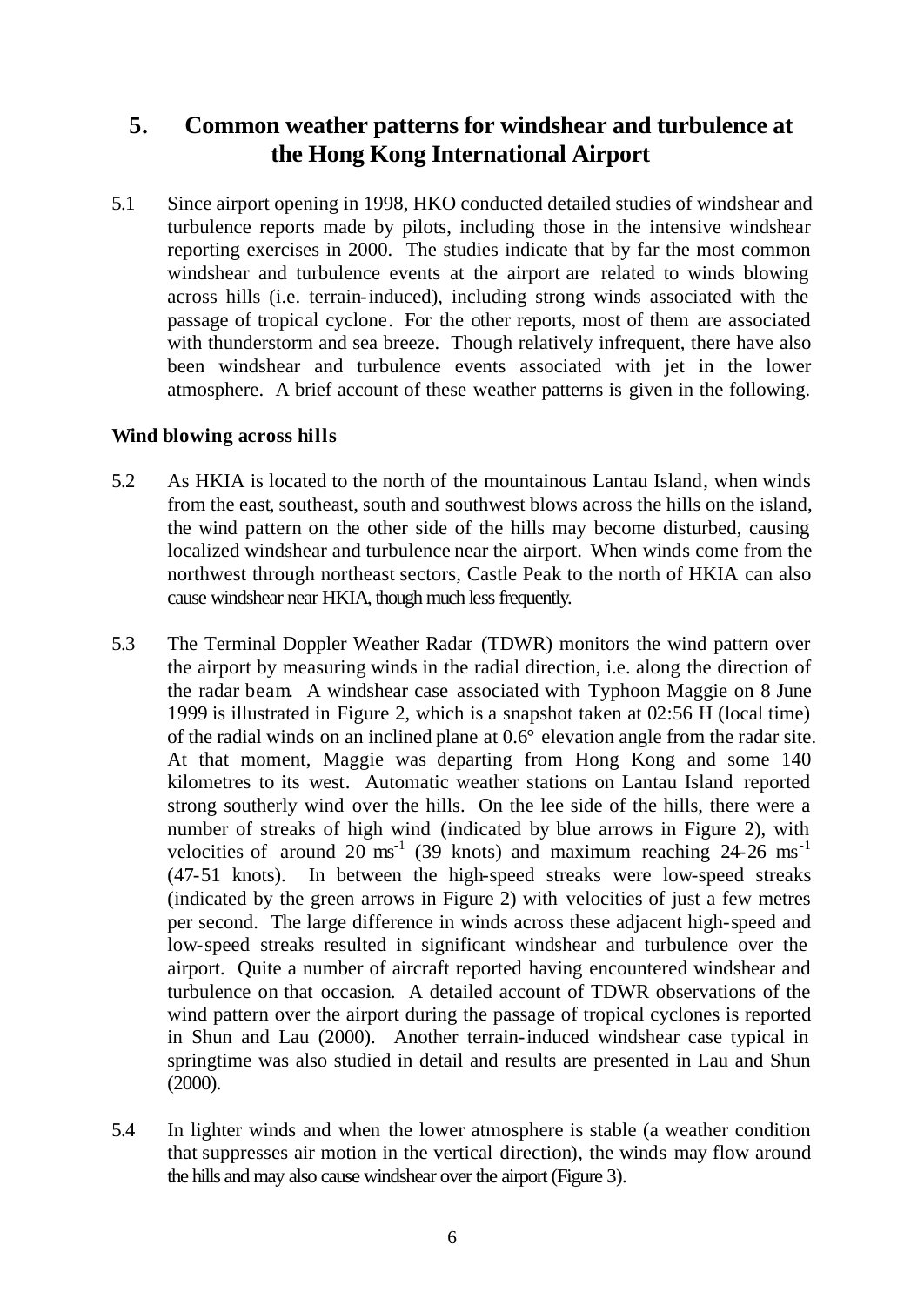#### **Thunderstorm**

- 5.5 Severe thunderstorms are associated with intense convection, often resulting in violent descent of air, or downdraft, and heavy rain. The descending air is cool and dense, and tends to spread out on hitting the ground. The leading edge of the cool air, called the gust front, often produces abrupt changes in the wind (Figure 4), or windshear, for an approaching aircraft.
- 5.6 The most violent form of downdraft from a thunderstorm is called the microburst (Fujita, 1978). An aircraft flying through a microburst would experience a sequence of rapid wind changes, namely headwind (wind blowing towards the aircraft), downdraft (wind blowing from above), then followed by tailwind (wind blowing from behind). Such rapid wind changes are hazardous to aircraft landing and taking off the airport (Figure 5).
- 5.7 Figure 6 presents a radar pattern for a microburst affecting the airport at 15:37 H on 3 September 1999. The microburst was located just to the southwest of the radar site. It can be inferred from the picture that the downdraft from the microburst partly spread towards the radar (in green colour) and partly away from it (in yellow and brown). An aircraft traversing the microburst near that time reported a significant loss of headwind. The strong winds moving away from the radar met up with the background southwesterly wind, forming a gust front (red curve in Figure 6).

#### **Sea breeze**

- 5.8 Unlike thunderstorms, sea breeze usually develops under fine weather. With sunshine, the land surface heats up faster than the sea surface. As the air above the land surface warms up and rises, the cooler maritime air moves onshore, forming a sea breeze (Figure 7). Convergence of air occurs when the sea breeze and the background wind blow in opposite directions.
- 5.9 At HKIA, the onset of sea breeze is typically characterized by winds turning to westerly over the western part of the airport (Cheng, 1999). With prevailing easterly wind blowing in the background, significant wind changes, or windshear, may develop along the runways (inset of Figure 7) (Cheng, 2002). Turbulence may also occur in a sea breeze.

#### **Low-level jet**

5.10 A jet in the lower atmosphere manifests itself as a narrow band of strong winds (Figure 8). It occurs once in a while during the cool months when the winter monsoon prevails over Hong Kong. When an aircraft departing from the airport ascends and enters the jet, it would experience increasing headwind (lift). As it departs the jet, however, the headwind would decrease (sink). This sequence of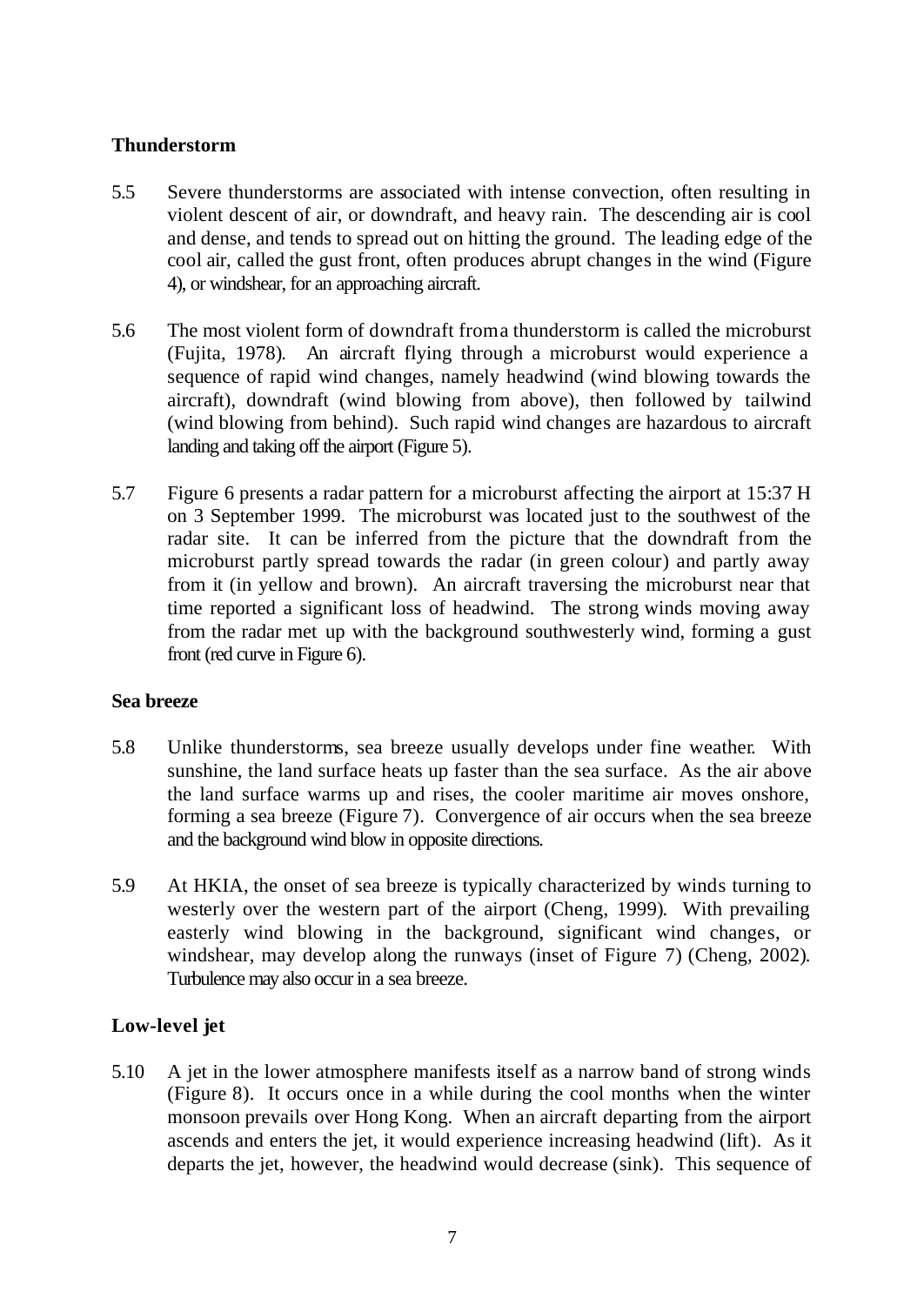increase and decrease in headwind can sometimes be mistaken to be an encounter with microburst. However, a microburst is associated with rainy weather, whereas it is not necessarily so for a jet. A detailed account of windshear events associated with a low-level jet can be found in Lau and Chan (2000).

5.11 By virtue of its flying normally against the prevailing wind near an airport, a landing aircraft passing through a jet will also encounter the same sequence of headwind changes. However, since a landing aircraft usually descends on a gentler path than a departing aircraft, the rate of headwind change it would experience is generally less than that for a departing aircraft.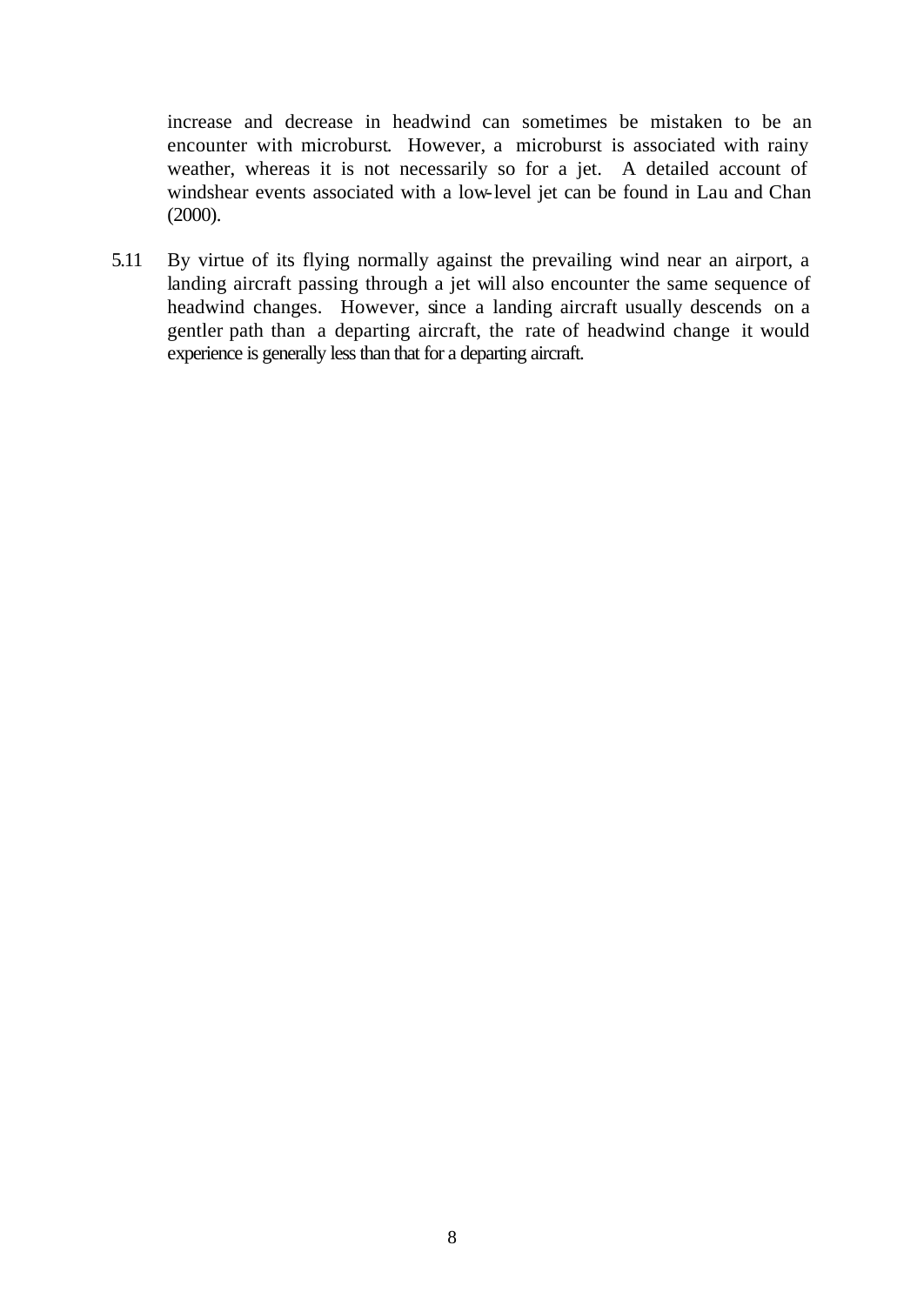## **6. Improvement work and achievements**

- <span id="page-13-0"></span>6.1 After the studies by the international experts in July 2000, HKO immediately acted on their recommendations. As of end of 2001, all the required work is either in progress or has already been completed.
- 6.2 During 2001, communication with users in the operational environment has improved considerably. This was achieved through close co-operation with CAD's air traffic controllers, resulting in more interaction with pilots both in the communication of HKO's windshear and turbulence alerts to the pilots as well as in their reporting of windshear and turbulence encountered. This has enabled more effective monitoring of windshear and turbulence.
- 6.3 In providing information to users for better understanding of the windshear and turbulence phenomena, apart from updating the relevant aeronautical information publications for aviation users, HKO produced a pamphlet on windshear and turbulence for the public as well as for members of the aviation community. Soft copy of this pamphlet and additional information on the windshear and turbulence alerting facilities and service are made available on HKO's internet website. Technical updates on windshear and turbulence at HKIA are also disseminated through HKO's regular liaison meetings with airline operators and newsletters on aviation weather services, and promulgated helpfully by the Hong Kong Airline Pilots Association (HKALPA).
- 6.4 During 2001, HKO implemented temporary wind sensors and commenced measurement at three locations on Lantau. A fourth sensor was put on trial over the waters west of HKIA for advance detection of sea breezes giving rise to potential windshear. Measurements made by the temporary sensors are being studied to determine their values in further improving the windshear and turbulence alerting techniques, before considering their permanent establishment.
- 6.5 To measure the weather aloft, HKO enlisted the assistance of the Government Flying Service (GFS). During 2000 and 2001, GFS' fixed-wing aircraft made a number of flights in and around HKIA, taking valuable measurements using on-board weather sensors. HKO also enlisted the service of commercial aircraft in this endeavour. Modern commercial aircraft are equipped to measure such weather elements as wind, temperature and/or turbulence. The availability of such 'in-situ' data is very important for HKO to further improve the windshear and turbulence alerting service. In return, HKO is planning to develop weather products for transmission to aircraft in flight, including graphical displays of windshear and turbulence alerts, so that the pilot can have ready access to such information.
- 6.6 To improve windshear monitoring under non-rainy weather, HKO placed an order for a LIght Detection And Ranging (LIDAR) system in 2001. To be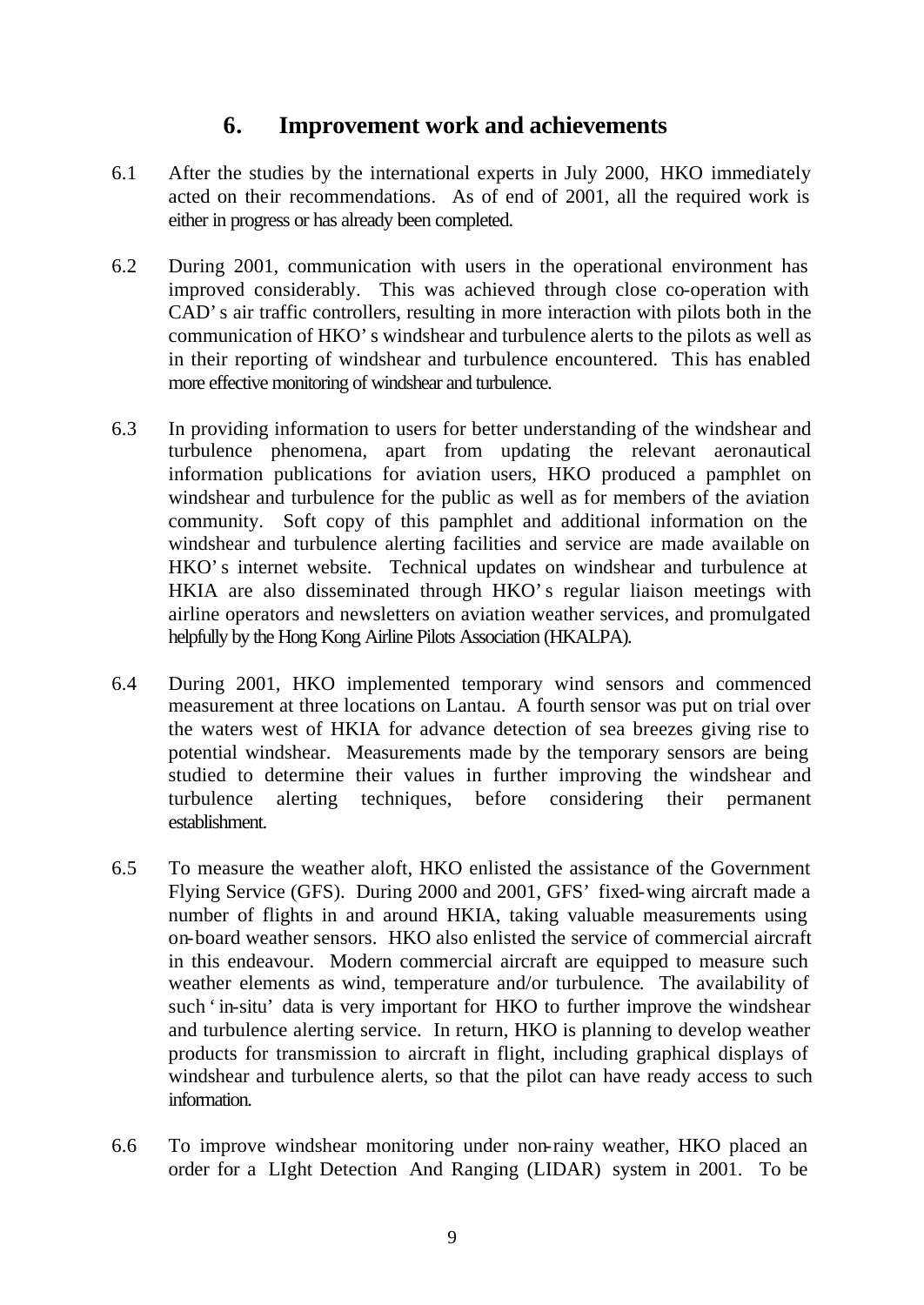installed at the airport in 2002, the LIDAR will scan the atmosphere to determine wind conditions above HKIA under clear air or non-rainy conditions. It will be put on trial from 2002 to 2005, during which HKO will carry out data collection, feasibility assessment, technique development and operational evaluation. The LIDAR is expected to usefully complement the TDWR which is designed to detect windshear associated with rainy weather including thunderstorms.

- 6.7 Based on the study results described in Section 5 above, HKO further developed improved windshear alerting techniques and implemented them in 2001. Development of these improved windshear alerting techniques followed a systematic approach and was largely similar for the different weather conditions. Since the majority of the windshear events occurred in the spring months of March and April, the methodology for development of the improved windshear alerting techniques for spring is outlined, step by step, below:-
	- (a) Data from various weather equipment operated by the HKO were studied. These include:
		- (i) wind observations from the TDWR;
		- (ii) vertical wind profiles from wind profilers (vertically-pointing Doppler radars) at Sha Lo Wan and Siu Ho Wan (see Figure 1 for their locations);
		- (iii) wind and temperature profiles from the upper-air sounding system at King's Park, some 25 km east of HKIA; and
		- (iv) wind information from a network of anemometers over and around HKIA (see Figure 1 for their locations);
	- (b) To better understand the actual weather conditions experienced by the aircraft during the encounter of significant windshear, on-board flight data available from commercial aircraft and the Government Flying Service for specific events were analyzed;
	- (c) Pilot reports of significant windshear, including those received during the intensive reporting exercises in 2000, were collated to form a chronological database of actual windshear conditions at HKIA. The database contains both positive and negative windshear reports (i.e. occurrence and non-occurrence, respectively), with detailed information on time, location and magnitude of the windshear events;
	- (d) Detailed case studies (based on weather data described in (a) and (b)) of windshear reports made by pilots of aircraft landing at or taking off from HKIA during the spring months of March and April indicate that a large majority of these reports were associated with wind blowing across the hills over Lantau Island. Under such weather situations, three weather factors favourable to occurrence of windshear at HKIA were identified. These factors were: (i) a large difference between the winds on hilltops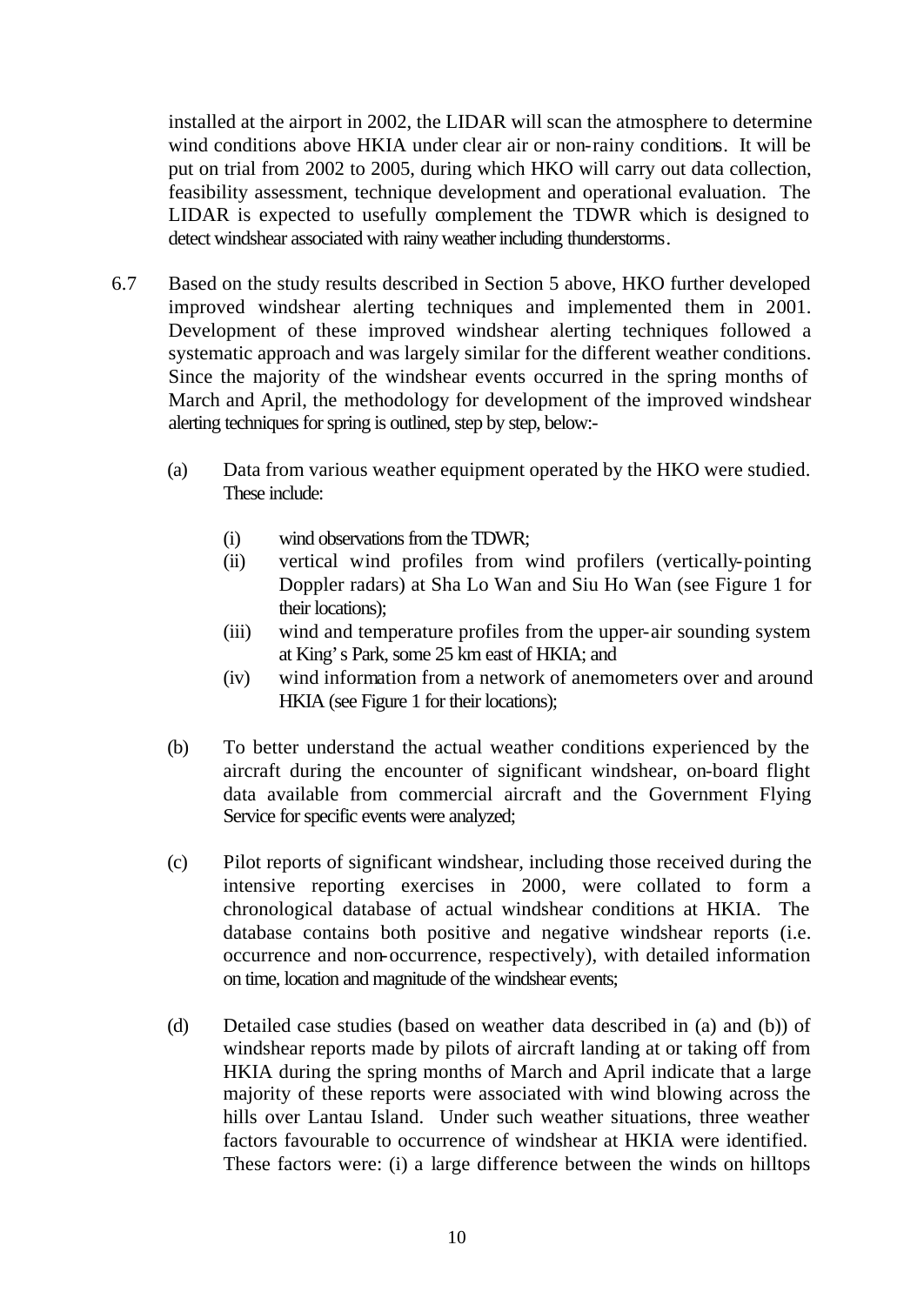and at HKIA, (ii) strong wind blowing across hills on Lantau; and (iii) a stable lower atmosphere. These factors were then quantified by parameters, which included the prevailing wind direction and speed, horizontal and vertical differences of winds at different locations, and vertical temperature profile of the atmosphere;

- (e) The parameters described above were suitably combined to form equations and decision flow charts for alerting windshear in spring when winds were blowing across the hills over Lantau Island. The equations and the flow charts were then tried out for optimal performance by maximizing the number of successful alerts and minimizing false alarms on the basis of pilot reports of significant windshear received during the intensive reporting exercise in March 2000;
- (f) Threshold figures were established for these factors, and the optimal equations and flow chart adopted. Figure 9 shows schematically a decision flow chart incorporating the improved windshear alerting techniques for spring; and
- (g) Finally, the improved techniques were independently tested by applying them to windshear reports received outside the intensive reporting exercise period, specifically March and April 1999 and April 2000. Upon confirming the improvement in performance, the techniques were implemented in early 2001.
- 6.8 As of the end of 2001, results with the improved techniques have been encouraging, with 80% of windshear reports successfully covered. This contrasts with a previous figure of 50% (para. 4.2 above).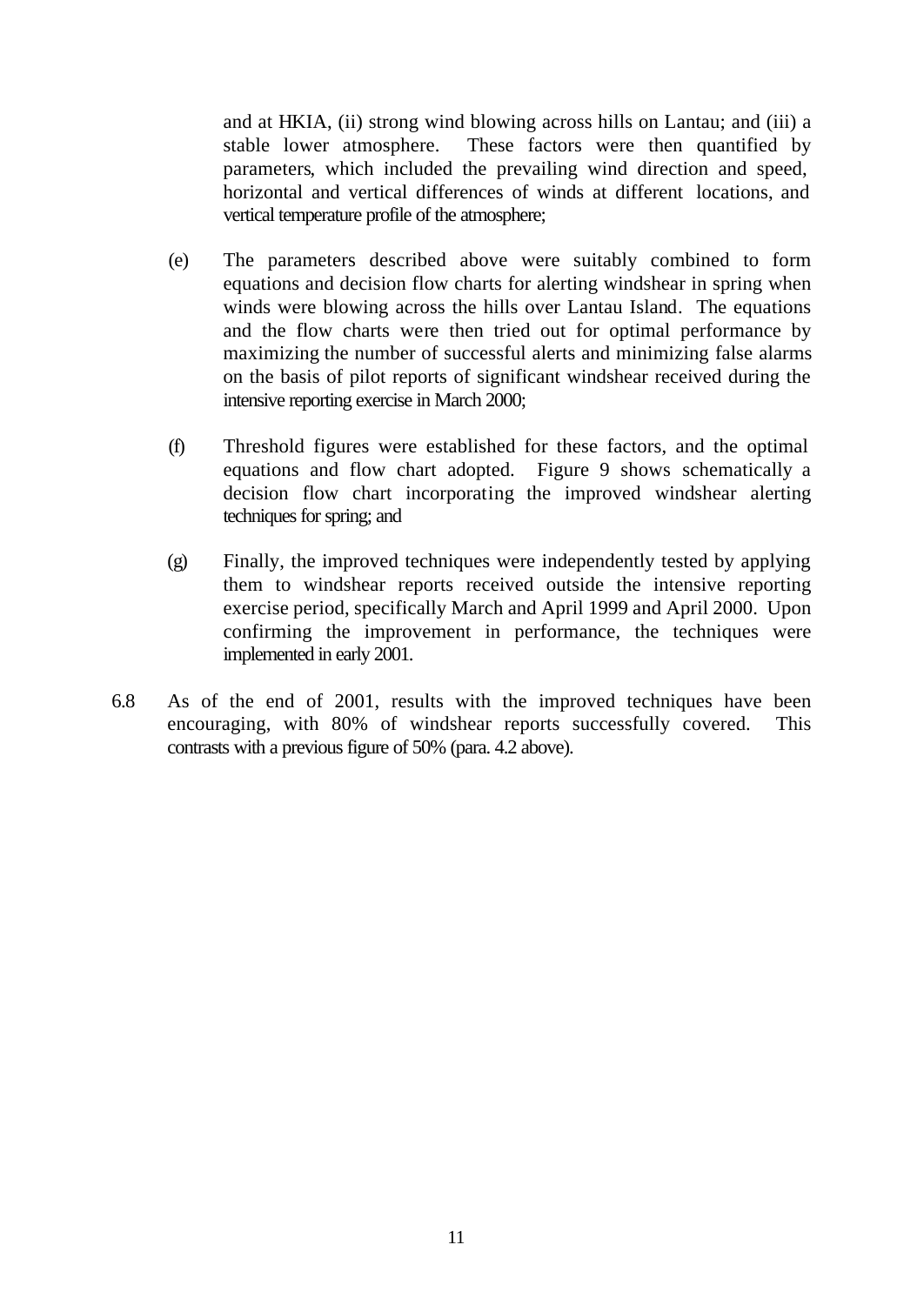#### **7. Conclusion**

- <span id="page-16-0"></span>7.1 A review of the windshear and turbulence alerting service at HKIA has been conducted. The review was based upon detailed studies by HKO on windshear and turbulence reports made by pilots, including those made in the two intensive windshear reporting exercises in 2000, and the findings of international meteorological experts. As part of their findings, the experts concluded that the existing windshear and turbulence alerting facilities were a good system and provide a solid platform for now and to build on for the future, and HKO's work on windshear alerting had usefully supplemented them. While the windshear and turbulence alerting service could be further improved, the experts considered that the facilities were as good as any operational system in the world. The limitations in accurately alerting windshear and turbulence in view of their sporadic and transient nature are also noted.
- 7.2 HKO had studied in detail the reports of windshear and turbulence by pilots including those made during the intensive windshear reporting exercises in 2000. On the basis of these studies and the experts' recommendations, HKO implemented in 2001 a number of improvements to its windshear and turbulence alerting service including enhanced communication with and more information for users, implementation of facilities for better windshear and turbulence monitoring, and the introduction of improved windshear alerting techniques. As of the end of 2001, the results obtained with the improved techniques have been encouraging. HKO will continue the improvement efforts.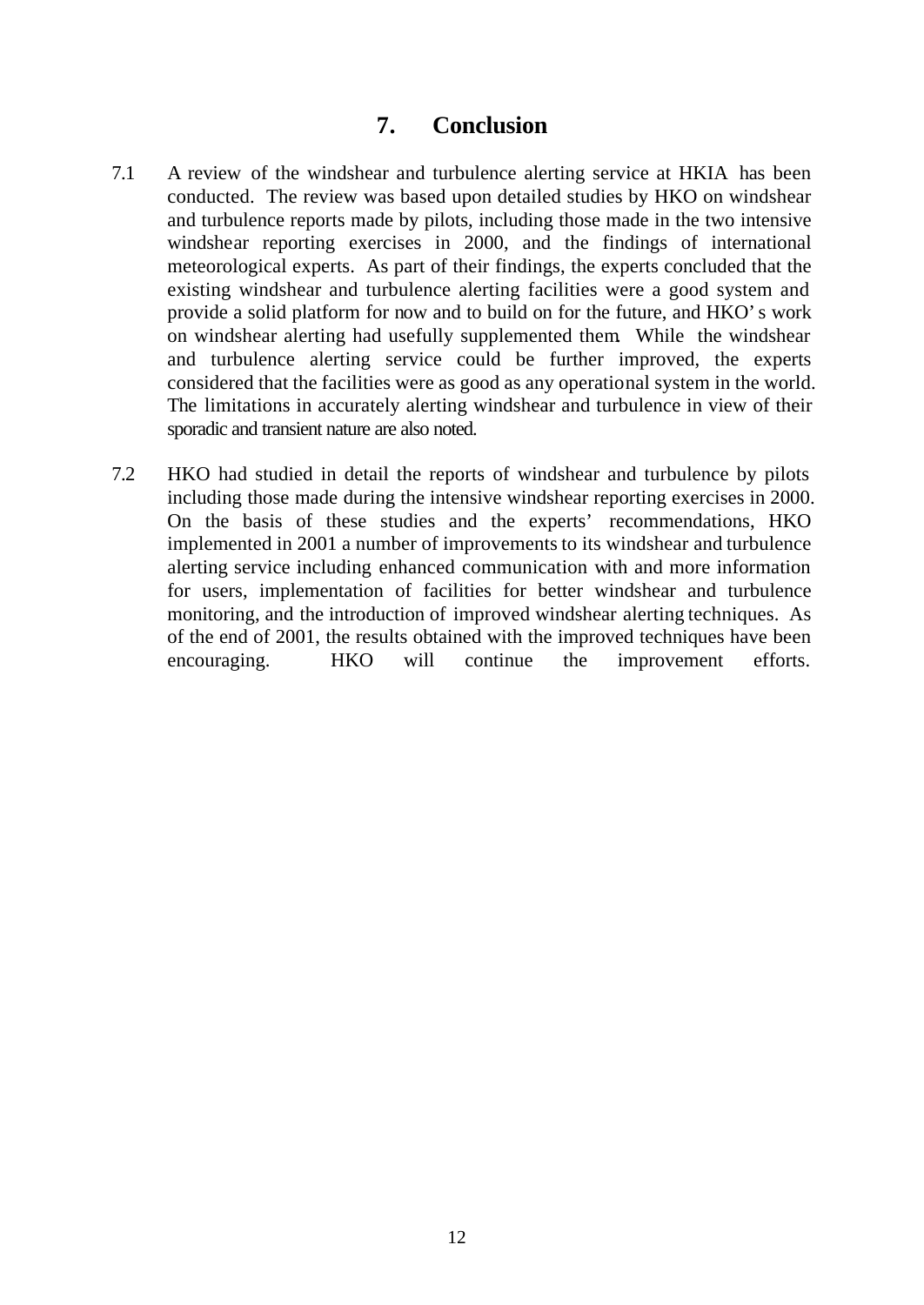## **Acknowledgement**

<span id="page-17-0"></span>The Hong Kong Observatory (HKO) gratefully acknowledges the support of pilots, airline operators, Civil Aviation Department and Government Flying Service in respect of windshear and turbulence reports from flights in and out of the Hong Kong International Airport. Cathay Pacific Airways Ltd kindly provided flight data used in the windshear case studies for the purpose of enhancing flight safety. Dr. C.M. Cheng helpfully contributed towards the preparation of Section 5.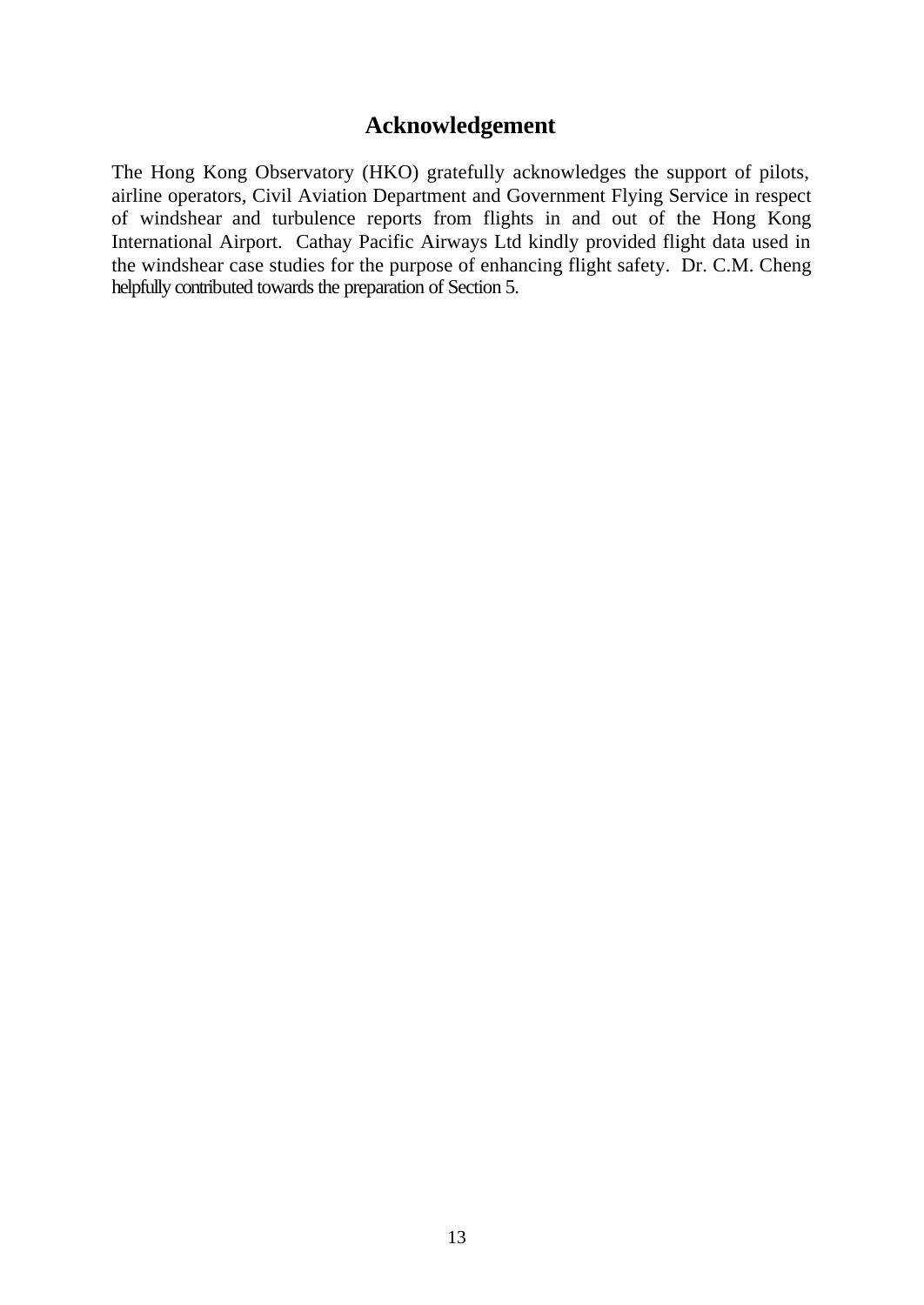# **References**

<span id="page-18-0"></span>

| 1. | Cheng, C.M.                | 1999 | "Characteristics of sea breezes at Chek Lap<br>Kok", Technical Note No. 96, Hong Kong<br>Observatory, 23 pp.                                                                                                                                       |
|----|----------------------------|------|----------------------------------------------------------------------------------------------------------------------------------------------------------------------------------------------------------------------------------------------------|
| 2. | Cheng, C.M.                | 2002 | "Sea-breeze induced windshear at Chek Lap<br>Kok, Hong Kong", Hong Kong Observatory (to<br>be published as technical note).                                                                                                                        |
| 3. | Fujita, T.T.               | 1978 | "Manual of downburst identification<br>for<br>project NIMROD", University of Chicago,<br>SMRP Research Paper No. 156, 104 pp.                                                                                                                      |
| 4. | Lau, S.Y. and S.T.<br>Chan | 2000 | "Case study of a windshear caused by a<br>low-level jet (14 December 1998)", Technical<br>Note No. 101, Hong Kong Observatory, 26 pp.                                                                                                              |
| 5. | Lau, S.Y. and C.M.<br>Shun | 2000 | "Observation of terrain-induced windshear<br>around Hong Kong International Airport under<br>stably stratified condition", Preprints, 9th<br>Mountain<br>Conference<br>Meteorology,<br><i>on</i><br>Colorado, U.S.A., August 2000, 93-98.          |
| 6. | Shun, C.M. and S.Y.<br>Lau | 2000 | "Terminal Doppler Weather Radar (TDWR)<br>observation of atmospheric flow over complex<br>terrain during tropical cyclone passages", Proc.<br>SPIE: Microwave Remote Sensing of the<br>Atmosphere and Environment II, October 2000,<br>$42 - 53$ . |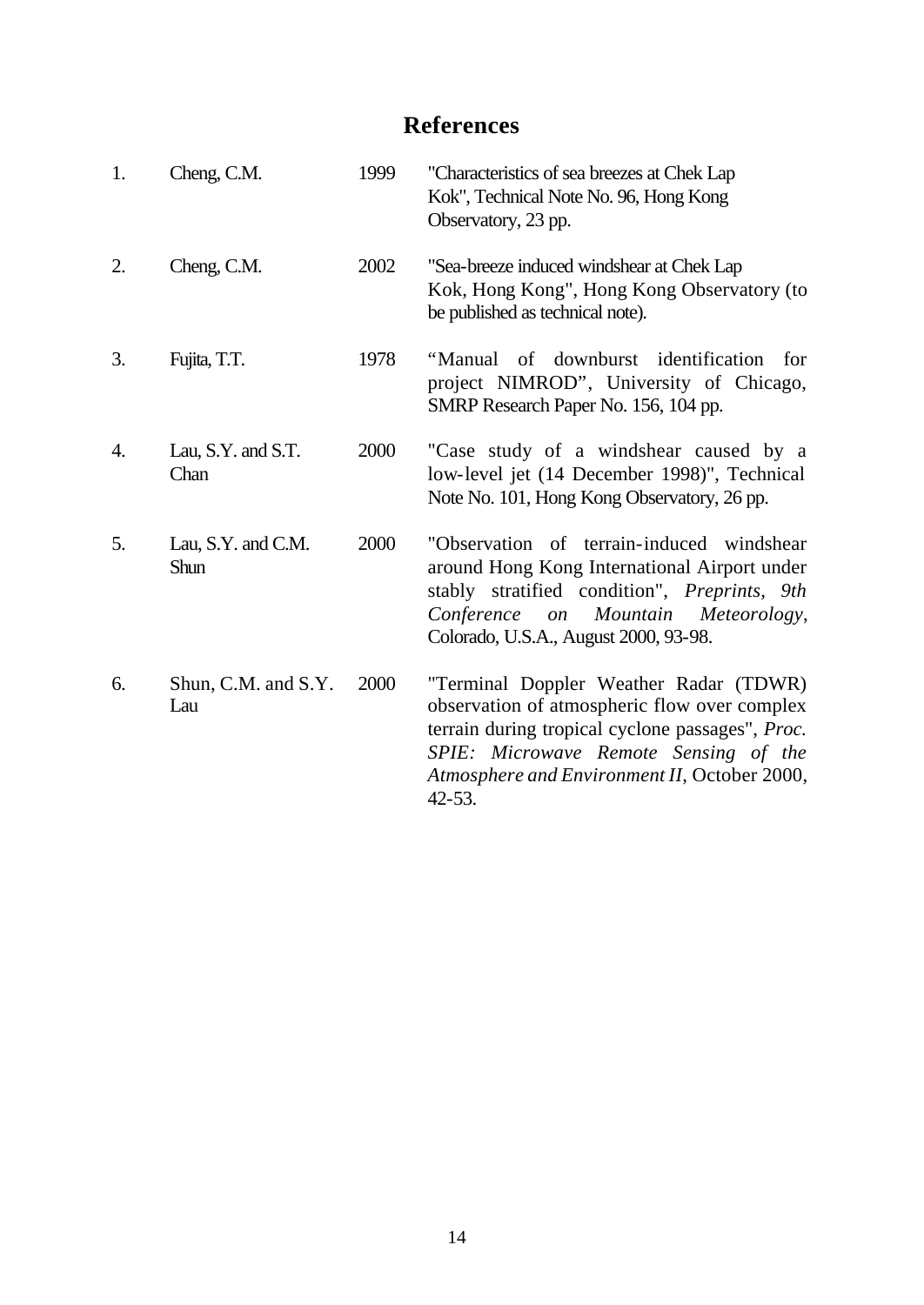<span id="page-19-0"></span>

Figure 1 Location of weather sensors in support of the windshear and turbulence alerting service.



Figure 2 Radar picture of radial winds at 0.6° elevation angle at 02:56 H on 8 June 1999.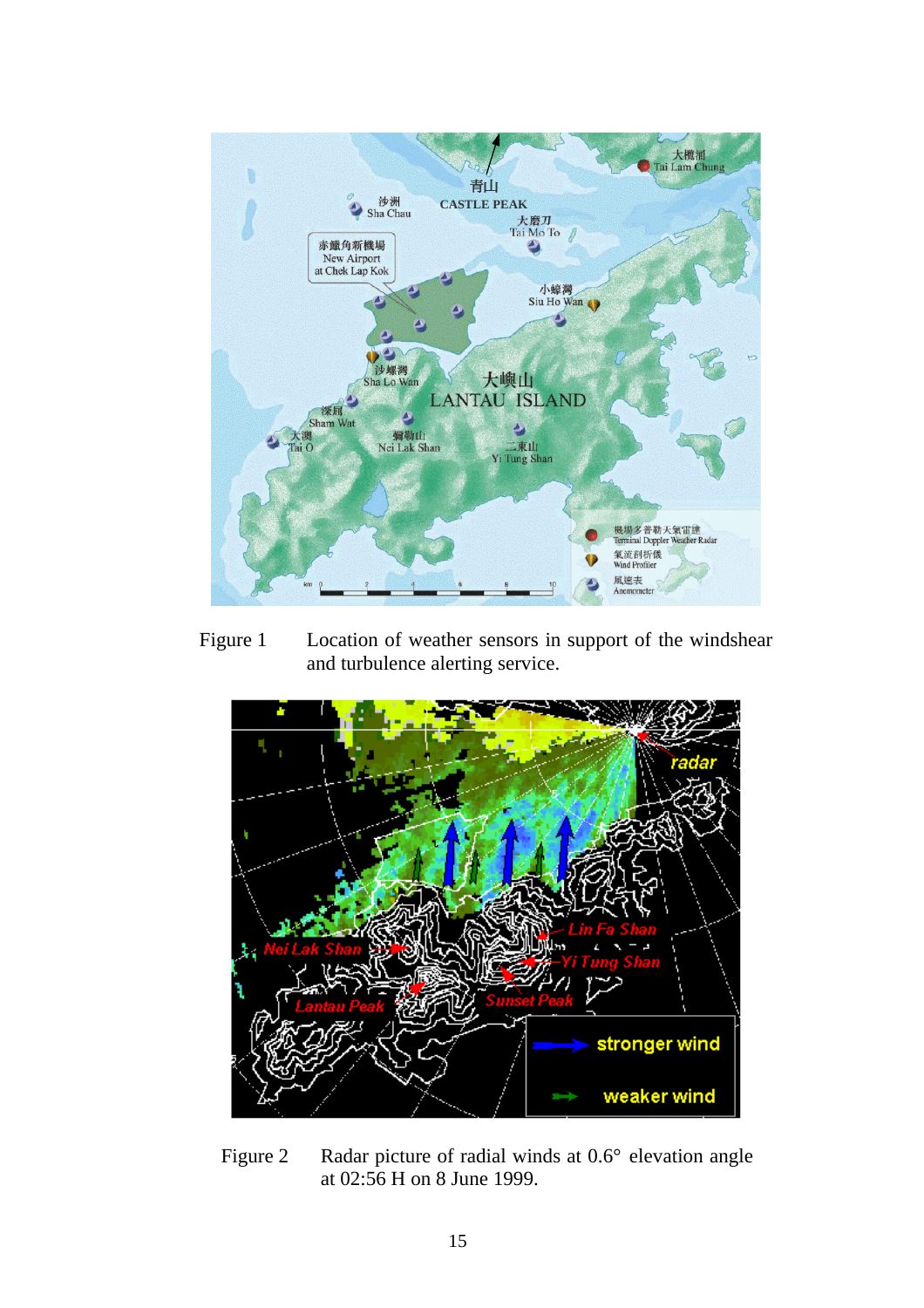<span id="page-20-0"></span>

Figure 3 Disturbed wind flow in the wake of hills, as simulated by a computer model.



Figure 4 Effect of a gust front on an approaching aircraft.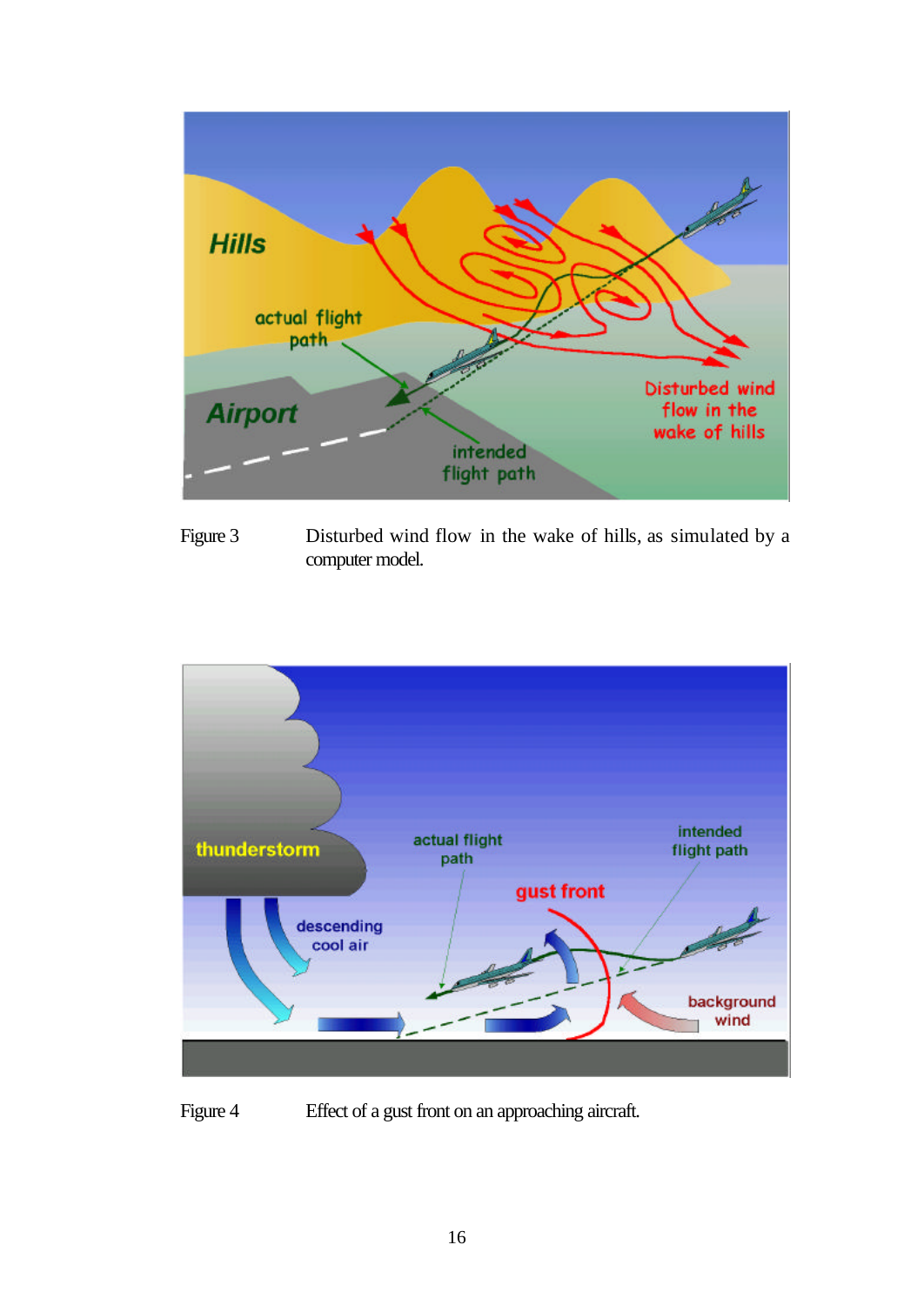<span id="page-21-0"></span>

Figure 5 Effect of a microburst on an approaching aircraft.



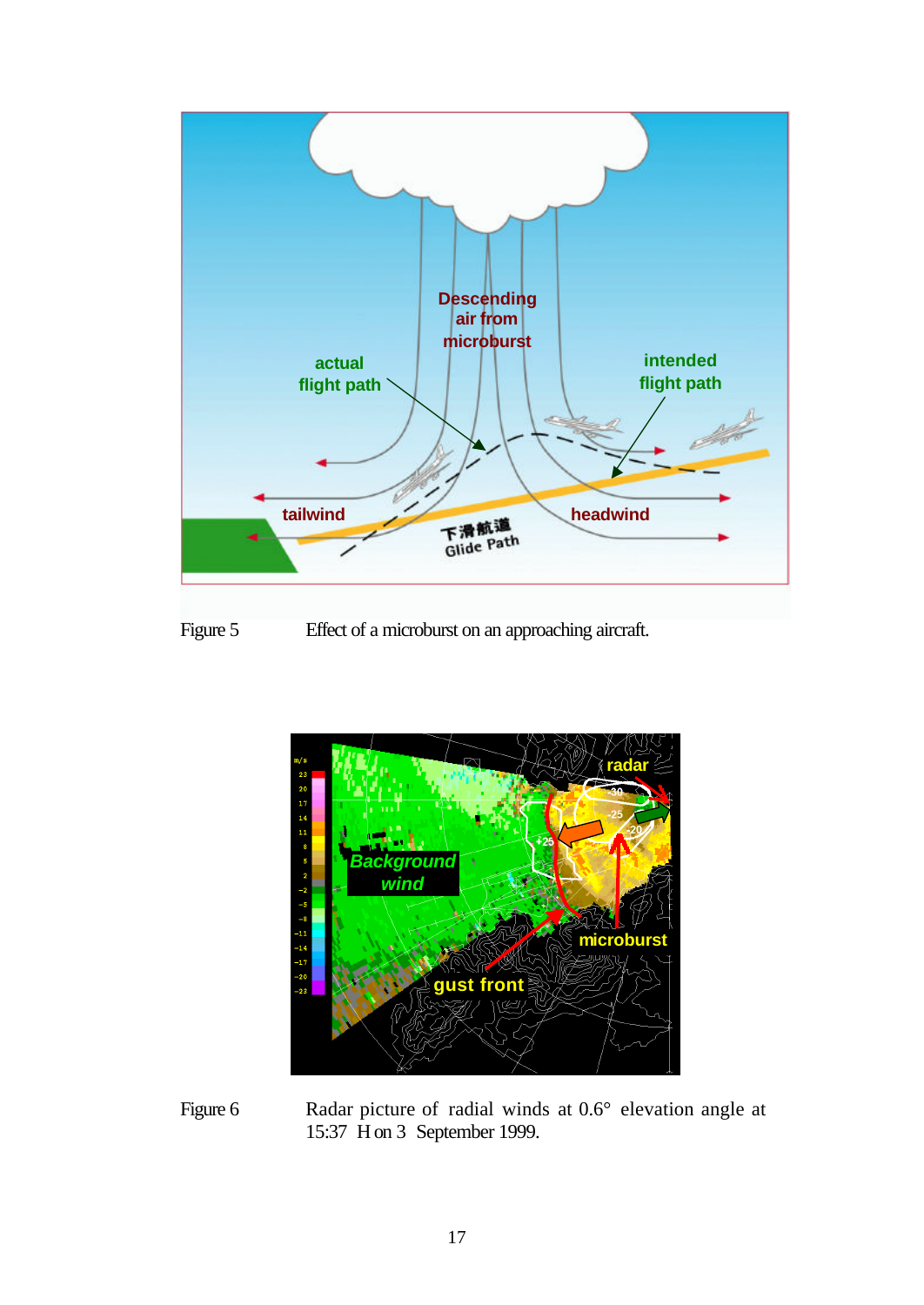<span id="page-22-0"></span>

Figure 7 Effect of a sea breeze on an approaching aircraft.



Figure 8 Effect of a low-level jet on a departing aircraft.